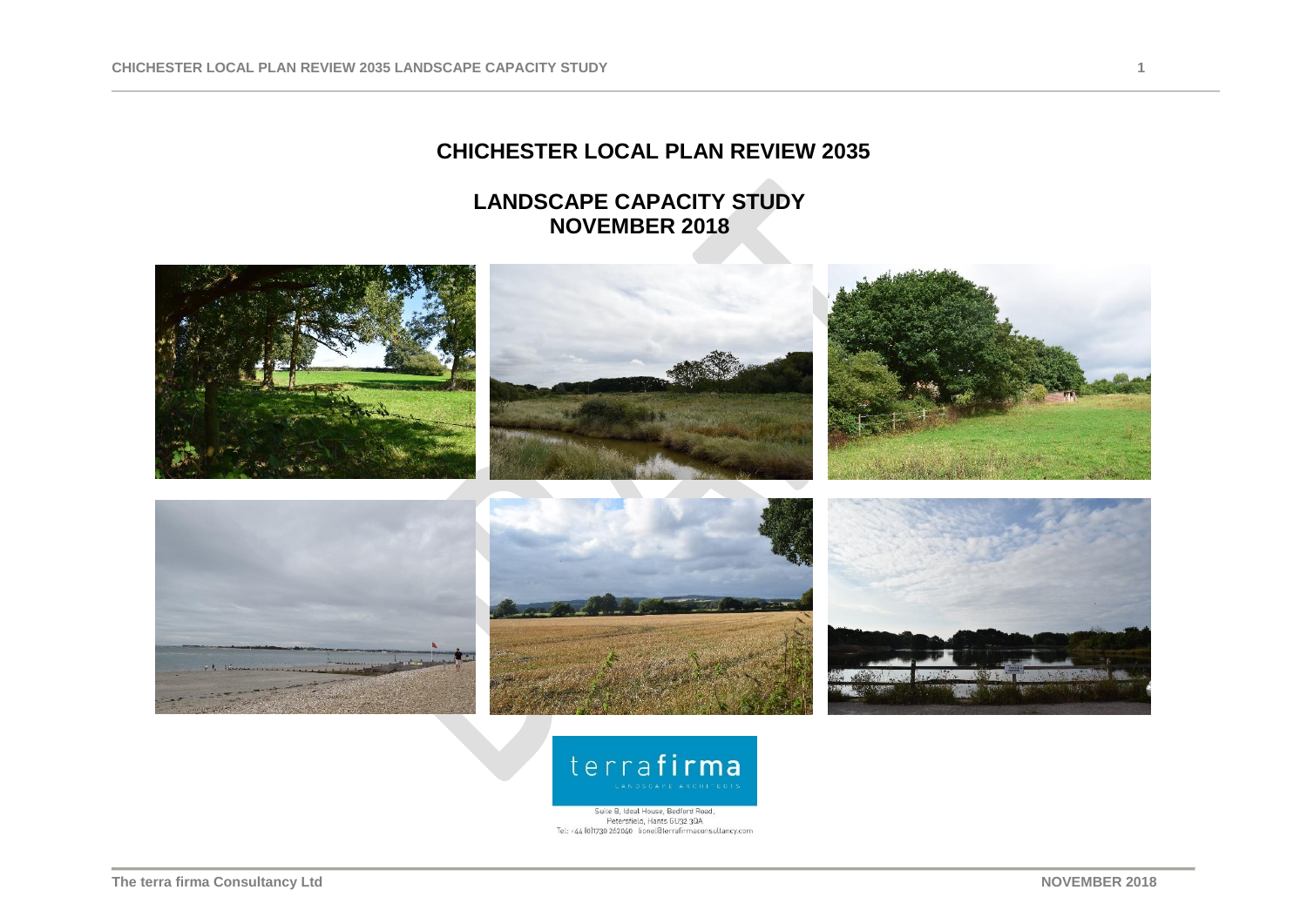# **CONTENTS**

# **SECTION A**

| 4.                                                                                                                                    |  |
|---------------------------------------------------------------------------------------------------------------------------------------|--|
|                                                                                                                                       |  |
|                                                                                                                                       |  |
|                                                                                                                                       |  |
|                                                                                                                                       |  |
|                                                                                                                                       |  |
|                                                                                                                                       |  |
|                                                                                                                                       |  |
| Stage 4: Determination of Wider Sensitivity - The Contribution of the Sub-area to the Wider Landscape and Settlement Edge Pattern  21 |  |
|                                                                                                                                       |  |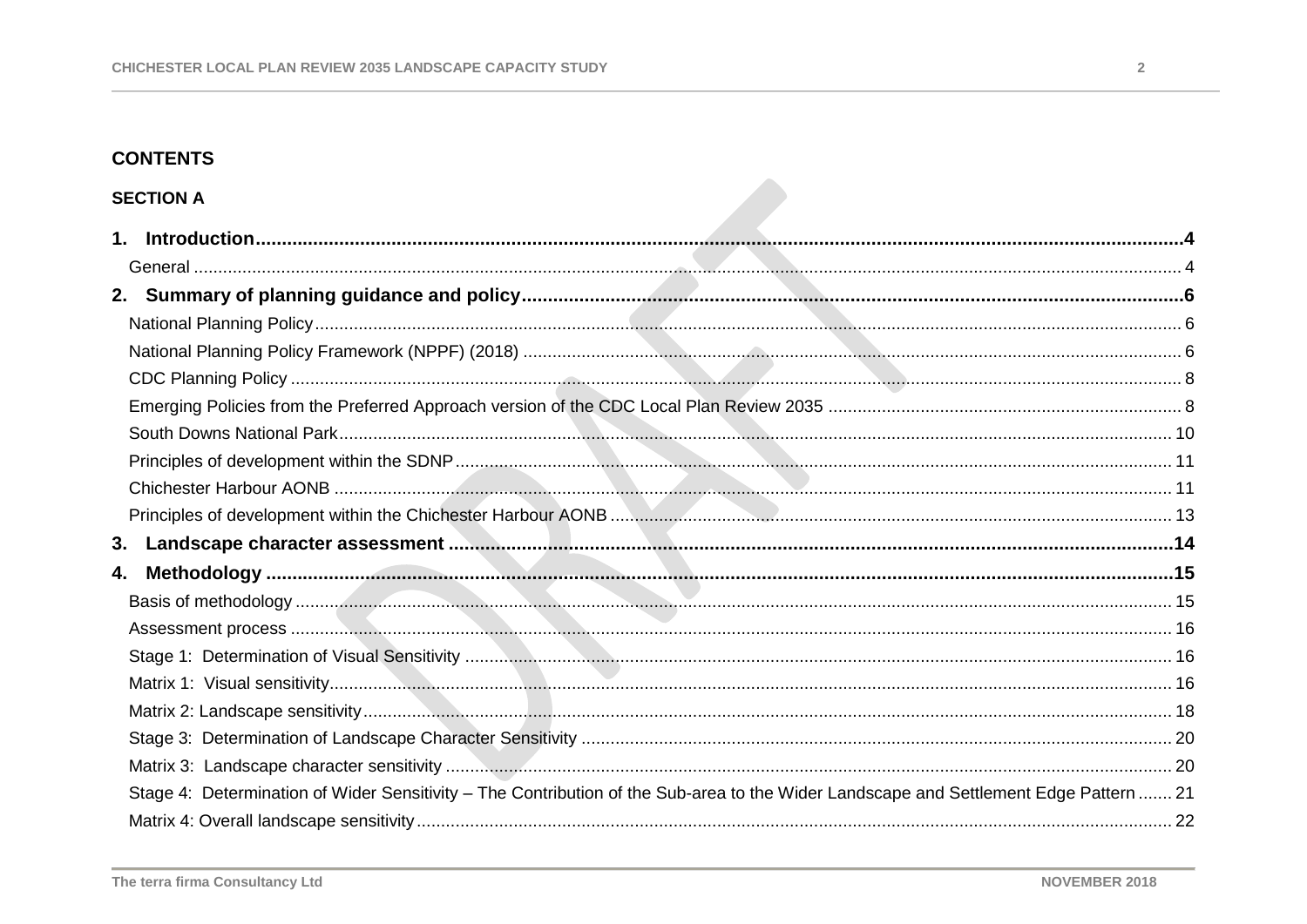| <b>SECTION B</b> | Sub-area reports: East West Corridor |
|------------------|--------------------------------------|
|------------------|--------------------------------------|

- **SECTION C** Sub-area reports: Manhood Peninsula
- **SECTION D** Sub-area reports: North East
- **SECTION E** Record sheets
- **SECTION F** Appendices
	- **Appendix A** Study area diagrams:
		- Figure 1 Study area and sub-areas
		- Figure 2 Landscape designations
		- Figure 3 South Downs National Park constraints
		- Figure 4 Landscape character areas
		- Figure 5 Topography
		- Figure 6 Nature conservation
		- Figure 7 Historic designations
		- Figure 8 Public access
		- Figure 9 Flood zones
	- **Appendix B** Bibliography
	- **Appendix C** Glossary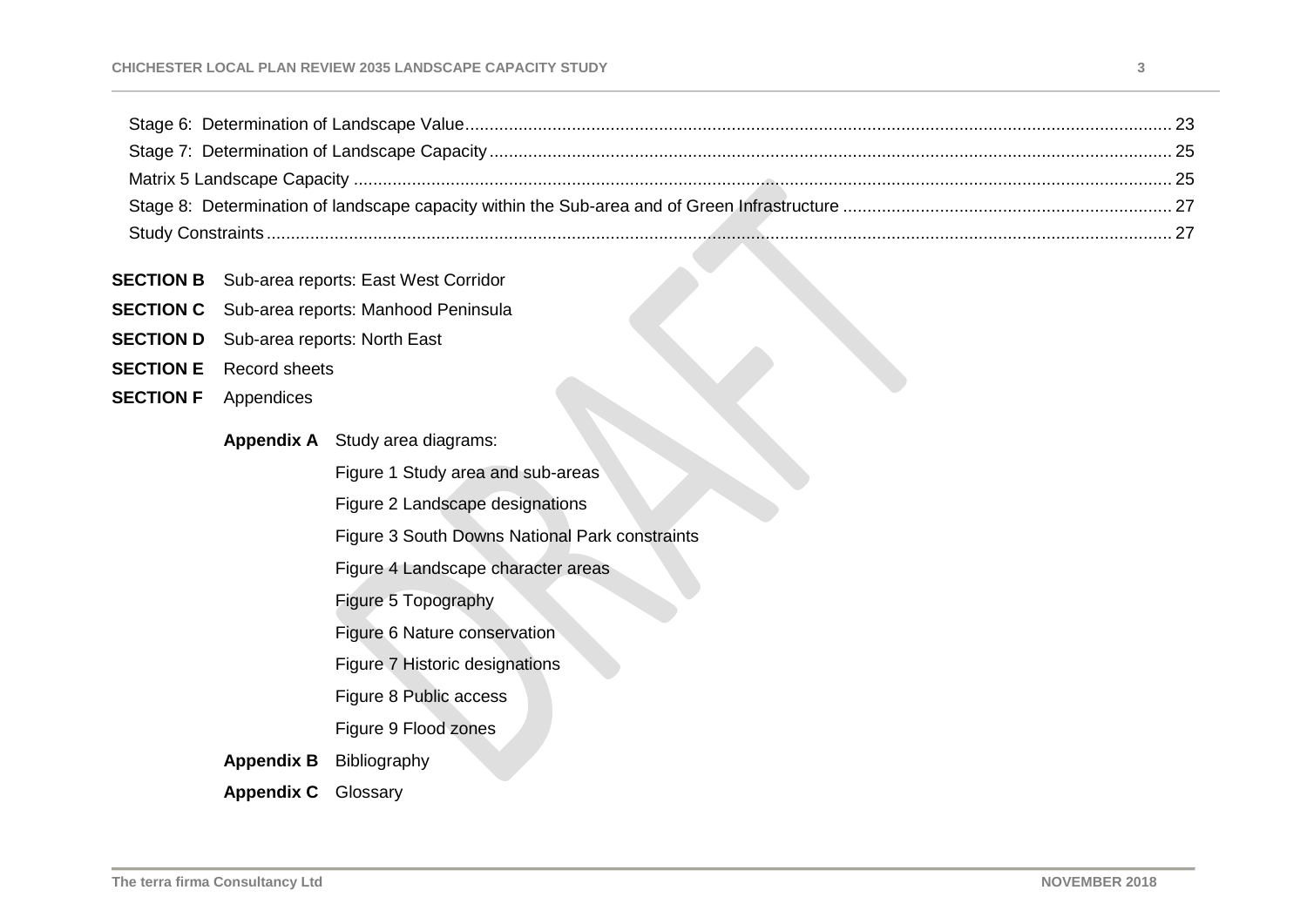# **SECTION A**

## <span id="page-3-0"></span>**1. Introduction**

#### **General**

- <span id="page-3-1"></span>1.1 Chichester District Council appointed The terra firma Consultancy Limited in June 2018 to produce a Landscape Capacity Study (the Study) to inform the evidence base for the emerging Chichester Local Plan Review for the period up to 2035 for a plan end date of 2036. The Study includes a high level assessment of landscape capacity to help inform decision making relating to the need to accommodate strategic development over the plan period.
- 1.2 The aim of this Study is to provide a robust landscape evidence base that will be weighed with all the other evidence used in plan making and planning decisions. The Study aims to provide a transparent, consistent, objective and robust assessment of the landscape capacity of land parcels, known as sub-areas, to provide evidence to understand where the landscape and visual impacts would be greatest and identify which areas, if any, may have capacity to accommodate change without causing significant and detrimental damage to the fine landscapes within the plan area or those of the South Downs National Park (SDNP), or the Chichester Harbour Area of Outstanding Natural Beauty (AONB).
- 1.3 The Study examines areas of the plan area outside the SDNP and outside the established settlement boundaries. The sub-areas assessed in this Study are based upon the parcels used for previous capacity and sensitivity studies**<sup>1</sup>** , which will be superseded by this Study. The West Sussex County Council Landscape Character Assessment (2003), South Downs National Park Authority Integrated Landscape Character Assessment (2005, updated 2011) and Chichester Harbour AONB Landscape Character Assessment (2006) provided an understanding and assessment of the landscape character of Chichester District. The Sussex Historic Landscape Characterisation (2010) has also been referred to.
- 1.4 The plan area covers an area of approximately 256km2. The landscape character varies from lowland marsh and creeks at Chichester Harbour and Pagham Harbour, across the coastal plain to the South Downs and the Weald further north. Chichester Cathedral's spire is a key landmark in the visual character of the area. The Low Weald landscape, to the north east of the South Downs National Park Authority (SDNPA) boundary, is characterised by a mix of pasture and medium to small scale arable fields. Further south, the Downland footslopes feature semi-open, large scale, arable fields and paddocks. The extensive coastline, which forms the southern border of the Plan area, varies in character, with shingle ridges, sandy beaches and a variety of wetlands, salt marsh and harbours, including the Chichester Harbour Area of Outstanding Natural Beauty (AONB) which also provides an important bird habitat.

 $\overline{a}$ 

**<sup>1</sup>** The Future Growth of Chichester: Landscape and Visual Amenity Considerations (Land Use Consultants, April 2005); Chichester District AONB Landscape Capacity Study(Hankinson Duckett Associates, October 2009); Chichester District Landscape Capacity Study Extension (Hankinson Duckett Associates, August 2011)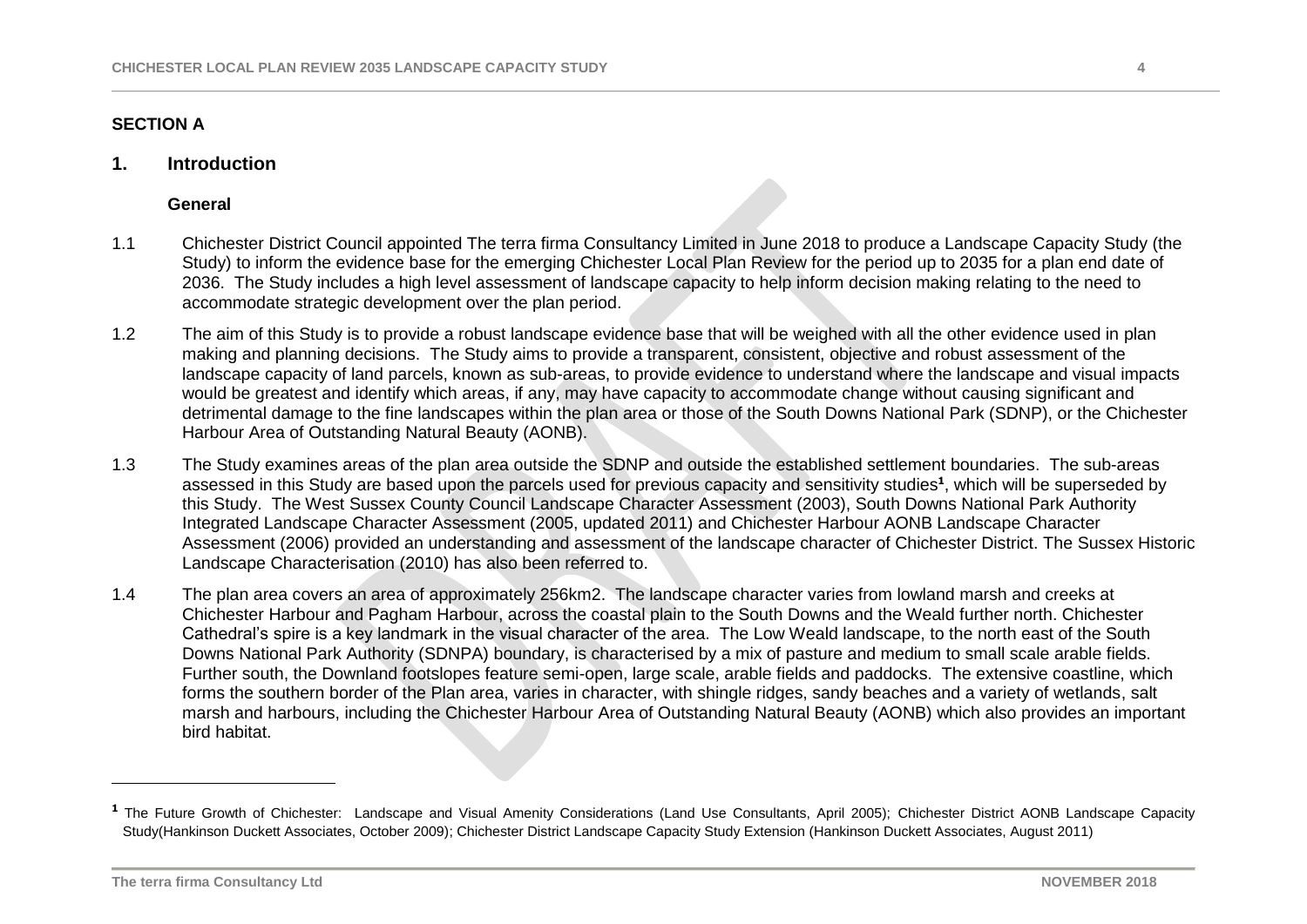- 1.5 There is a well-established strong horticultural industry as a result of the climate and high light levels. Large-scale glasshouse development is located on the Manhood Peninsula and along the East-West Corridor and forms a key feature in the landscape as well as making a contribution towards the local economy. A study to assess the landscape impact of any potential expansion of or any new Horticultural Development Areas (HDAs) in the southern part of the plan area for future horticultural development is being undertaken separately.
- 1.6 A key issue for future development in the East-West Corridor is the prevention of coalescence between the settlements of Southbourne, Prinsted, Nutbourne, Bosham, Fishbourne and Chichester along the A259; an area also featuring the main railway line serving Brighton and Southampton (east/west) with links to London (with the A27 running just to the north). The Local Plan Review sets out a strategy for development that focuses on the area along the east-west A27 Corridor. However, it is vital that each settlement located in the East-West Corridor along the A259 maintains its separate identity, something that may be eroded or even lost if development continues to take place on the settlement edges. Not only do the existing gaps between settlements located within the East-West Corridor allow for and protect open views from the South Downs National Park to Chichester Harbour AONB and its setting, but they also serve as coalescence prevention. The maintenance of these open, long-distance views is an important consideration, especially where key landscape features such as the spires of Chichester Cathedral and Holy Trinity Church, Bosham for example form significant views. A study to assess the landscape extent of gaps between settlements is being undertaken separately.
- 1.7 The landscape capacity of each sub-area is assessed relative to the other sub-areas included in the Study rather than against the most and least sensitive areas nationally. The attributes identified in the record sheets, and summarised within the individual reports, also provide guidance on which landscape and visual attributes require special protection should some level of development be acceptable. For consistency and continuity, the boundaries of the sub-areas are based on reporting parcels defined in the previous capacity studies, with additional parcels to include areas previously not included, i.e west of Funtington, between Somerley and East Wittering, south of Donnington and around Bremere Rife. For the purposes of this Study the reporting parcels are known as subareas and a total of 144 sub-areas have been assessed:
	- a) In the north, around Haslemere, Plaistow, Ifold, Loxwood, Kirdford and Wisborough Green;
	- b) Around Chichester, the east-west corridor and around Southbourne and Tangmere;
	- c) On the Manhood Peninsula, around Birdham, the Witterings, Sidlesham and Selsey.

## It is important to note that **some of the Sub-areas are large in size and therefore comments qualifying this may be included in the assessments**.

- 1.8 Section A.2 describes the planning policy framework of relevance to this Study, at national, regional and local levels.
- 1.9 Section A.3 describes the landscape character assessment framework for this Study.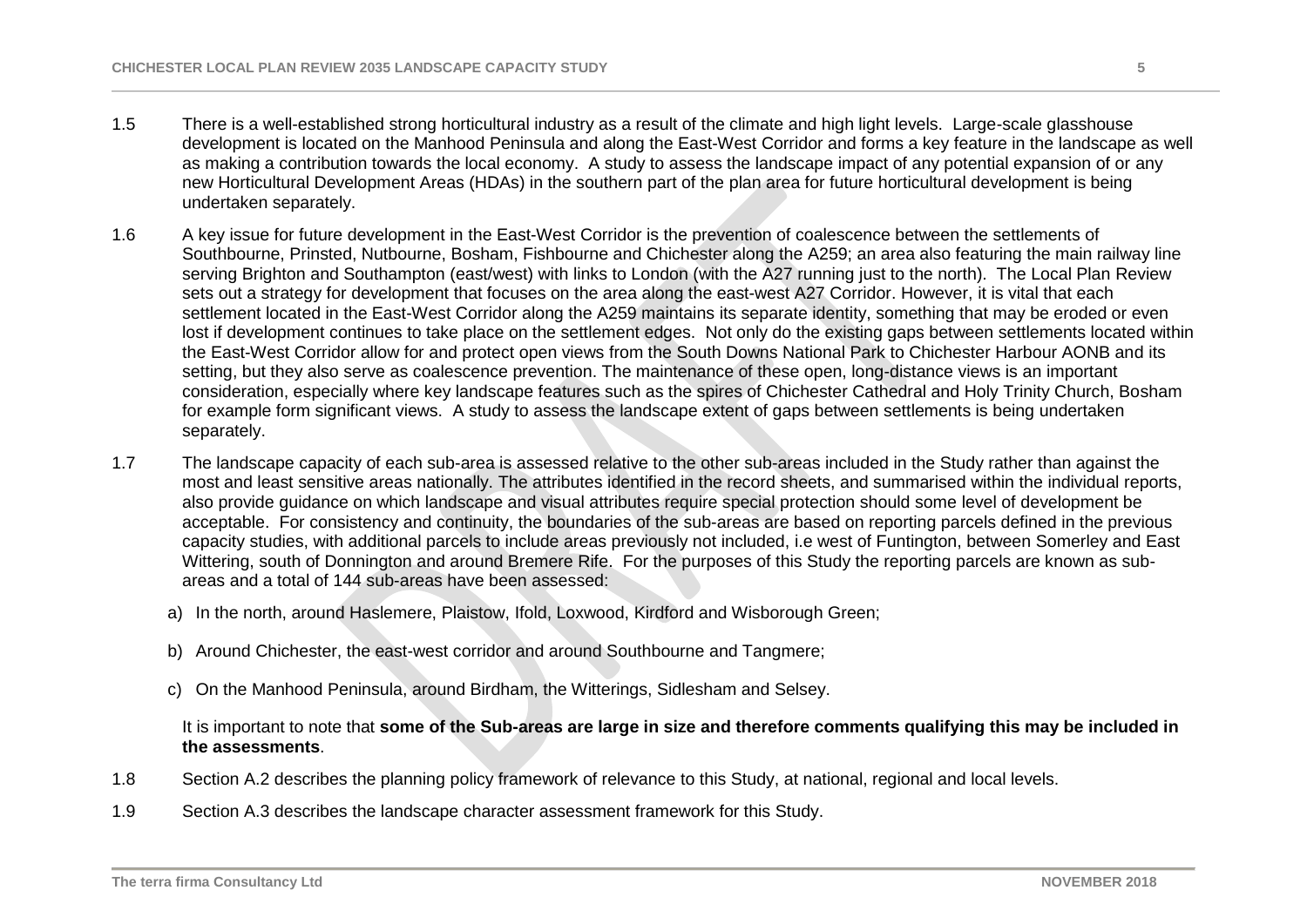- 1.10 Section A.4 describes the methodology and factors taken into account to determine the landscape capacity of each sub-area. This includes the mass and scale of any potential development. At all times the recommendations for areas of least sensitivity in landscape terms should be read in conjunction with the associated landscape capacity assessment reports.
- 1.11 Section B, C and D comprise reports for each of the sub-areas included within the Study. The reports are grouped into 3 areas: East West Corridor (B), Manhood Peninsula (C) and North East (D).
- 1.12 Section E includes the fieldwork record sheets for each sub-area, from which the key sensitivities are drawn in the Reports.
- 1.13 Appendix A comprises a series of Study Area Diagrams.
- 1.14 Appendix B provides a full list of source documents as the Bibliography.
- 1.15 Appendix C lists and defines technical terminology used in this Study, in a Glossary.

## <span id="page-5-0"></span>**2. Summary of planning guidance and policy**

#### **National Planning Policy**

<span id="page-5-1"></span>2.1 The National Planning Policy Framework sets out the government's planning policies for England: [https://www.gov.uk/government/uploads/system/uploads/attachment\\_data/file/6077/2116950.pdf](https://www.gov.uk/government/uploads/system/uploads/attachment_data/file/6077/2116950.pdf)

### **National Planning Policy Framework (NPPF) (2018)**

- <span id="page-5-2"></span>2.2 The NPPF highlights that the planning system should contribute to and enhance the natural and local environment, including by protecting and enhancing valued landscapes, and that great weight should be given to conserving and enhancing landscape and scenic beauty in designated landscapes (including National Parks and AONBs).
- 2.3 National Planning Policy is set out in the National Planning Policy Framework July 2018 (NPPF). The paragraphs of relevance to landscape are set out below.
- 2.4 Paragraph 8 sets out overarching objectives of the planning system. These include an environmental objective to '*contribute to protecting and enhancing our natural, built and historic environment…'*. Paragraph 9 states that '*These objectives should be delivered through the preparation and implementation of plans and the application of the policies in this Framework; they are not criteria against which every decision can or should be judged. Planning policies and decisions should play an active role in guiding development towards sustainable solutions, but in doing so should take local circumstances into account, to reflect the character, needs and opportunities of each area'*.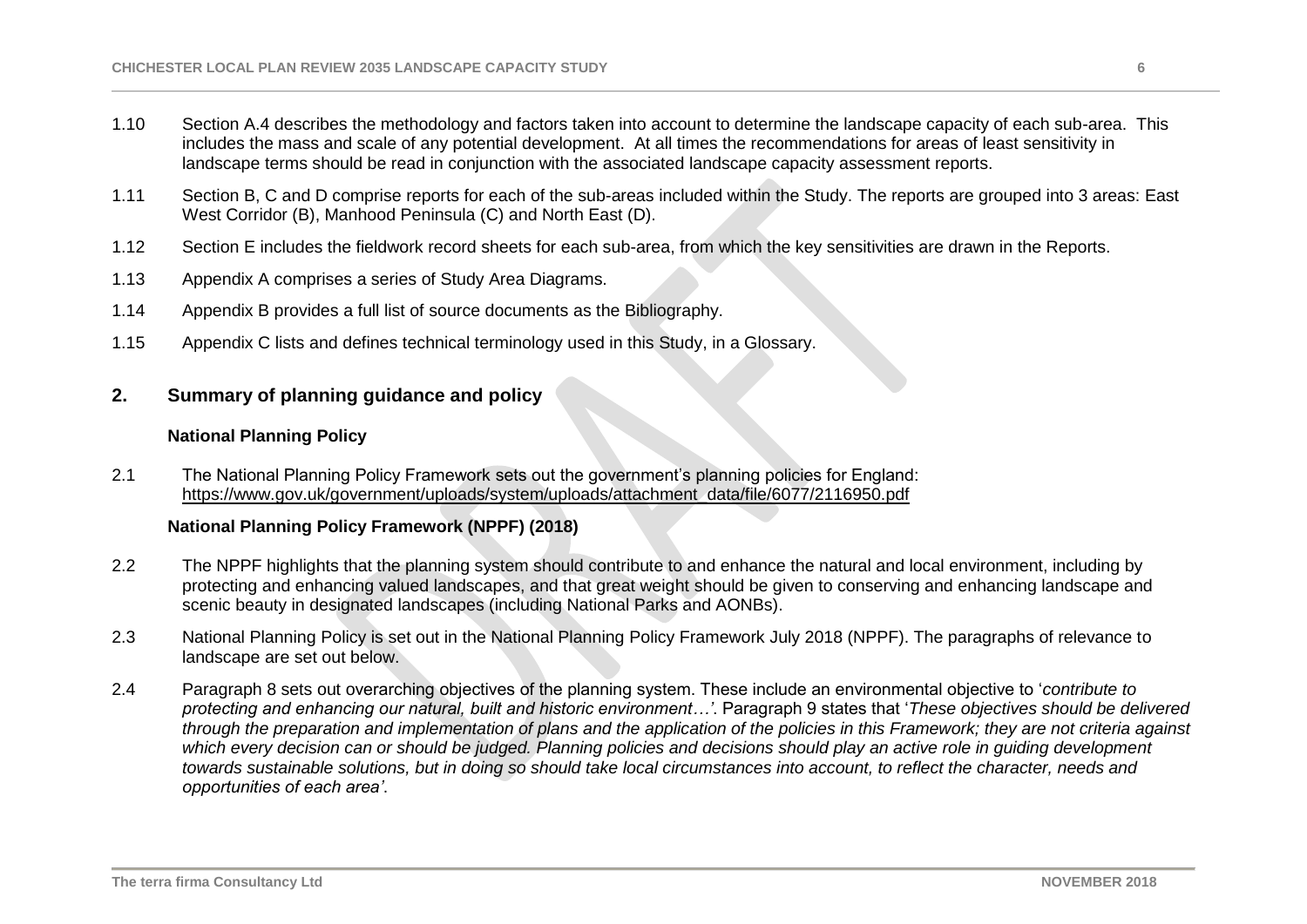- 2.5 The overarching objective to protect and enhance our natural, built and historic environment is reflected, with specific policies aimed at promoting healthy and safe communities (Section 8); achieving well-designed places (Section 12); conserving and enhancing the natural environment (Section 15); and conserving and enhancing the historic environment (Section 16).
- 2.6 Paragraph 98 in Section 8 states that 'policies and decisions should protect and enhance public rights of way and access, including taking opportunities to provide better facilities for users, for example by adding links to existing rights of way networks including National Trails'.
- 2.7 Paragraph 127 in Section 12 states that 'policies and decisions should ensure that developments (inter alia):
	- *1. are visually attractive as a result of good architecture, layout and appropriate and effective landscaping;*
	- *2. are sympathetic to local character and history, including the surrounding built environment and landscape setting, while not preventing or discouraging appropriate innovation or change (such as increased densities);*
	- 3. *establish or maintain a strong sense of place, using the arrangement of streets, spaces, building types and materials to create attractive, welcoming and distinctive places to live, work and visit'*.
- 2.8 Paragraph 170 states that 'planning policies and decisions should contribute to and enhance the natural and local environment by' (inter alia):
	- *4. 'protecting and enhancing valued landscapes, sites of biodiversity or geological value and soils (in a manner commensurate with their statutory status or identified quality in the development plan);*
	- *5. recognising the intrinsic character and beauty of the countryside, and the wider benefits from natural capital and ecosystem services – including the economic and other benefits of the best and most versatile agricultural land, and of trees and woodland;*
- 2.9 Paragraph 172 states that '*Great weight should be given to conserving and enhancing landscape and scenic beauty in National Parks, the Broads and Areas of Outstanding Natural Beauty, which have the highest status of protection in relation to these issues'*.
- 2.10 National Planning Practice Guidance**<sup>2</sup>** makes clear that the duty to conserve the landscape and scenic beauty of Areas of Outstanding Natural Beauty 'is relevant in considering development proposals that are situated outside National Park or Area of Outstanding Natural Beauty boundaries, but which might have an impact on the setting of, and implementation of, the statutory purposes of these protected areas'.
- 2.11 The above indicates that government policy gives considerable weight to conserving and enhancing the natural environment and statutory designated and non-designated valued landscapes in particular; and to recognising the intrinsic character and beauty of the countryside.

 $\overline{a}$ 

**<sup>2</sup>** NPPG Paragraph: 003 Reference ID: 8-003-20140306 Revision date: 06 03 2014)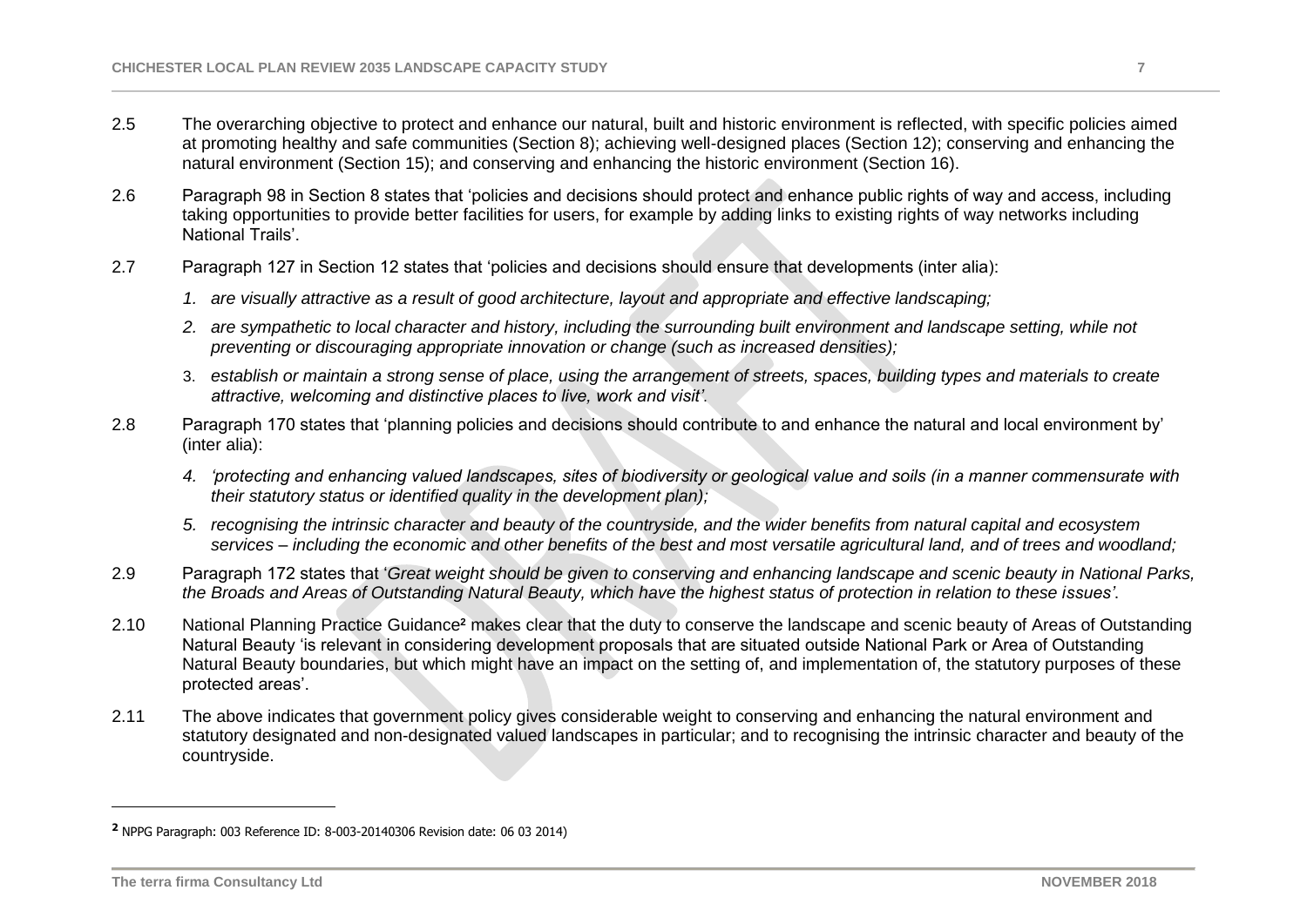### <span id="page-7-0"></span>**CDC Planning Policy**

- 2.12 The Local Plan Review will include a review of the development management policies set out in the adopted Chichester Local Plan: Key Policies 2014-2029. Currently there is no specific policy relating to landscape alone, however the following policies are relevant:
- 2.13 Policy 48 Natural Environment contains various criteria relating to landscape character, openness of views, including in relation to the setting of the South Downs National Park, and the need to retain the identity of settlements.
- 2.14 Policy 43 Chichester Harbour Area of Outstanding Natural Beauty (AONB) states in criteria 3 that either individually or cumulatively development should not lead to actual or perceived coalescence of settlements or undermine the integrity or predominantly open and undeveloped, rural character of the AONB and its setting.
- 2.15 Policy 47 Heritage and Design again makes reference to the need to ensure the individual identity of settlements is maintained, and the integrity of predominantly open and undeveloped character of the area, including the openness of the views in and around Chichester and Pagham Harbours, towards the city, the Cathedral, local landmarks and the South Downs National Park, is not undermined. There is further reference to the issue of coalescence in Policy 2 Development Strategy and Settlement Hierarchy under Settlement Boundaries.
- 2.16 Policy 43 considers 'Chichester Harbour Area of Outstanding Natural Beauty (AONB)' and requires that development (individually or cumulatively) does not lead to coalescence of settlements or undermine the integrity and open, undeveloped rural character of the AONB and its setting.
- 2.17 Policy 45 considers 'Development in the Countryside' that occurs beyond settlement boundaries and must meet a demonstrable need that cannot be met within or on the edge of an existing settlement boundary.
- 2.18 Appendix A refers to green infrastructure. Although it is not intended as policy, it provides guidance as to issues and approaches to be considered through the development of masterplans and in planning applications. It is based on the guiding principles for green infrastructure of connectivity and multifunctionality to create a robust and coherent network of green spaces.

## <span id="page-7-1"></span>**Emerging Policies from the Preferred Approach version of the CDC Local Plan Review 2035**

- 2.19 The Preferred Approach version of the plan includes a number of policies that relate to landscape:
- 2.20 Policy S26 Natural Environment contains various criteria relating to protecting the distinctive local landscape character, the openness of views in and around the coast, designated environmental areas and the setting of the South Downs National Park.
- 2.21 Policy S24 Countryside states that outside settlement boundaries development will be permitted in the countryside provided that it meets certain criteria including conserving and, where possible, enhancing the key features and qualities of the rural and landscape character of the countryside setting.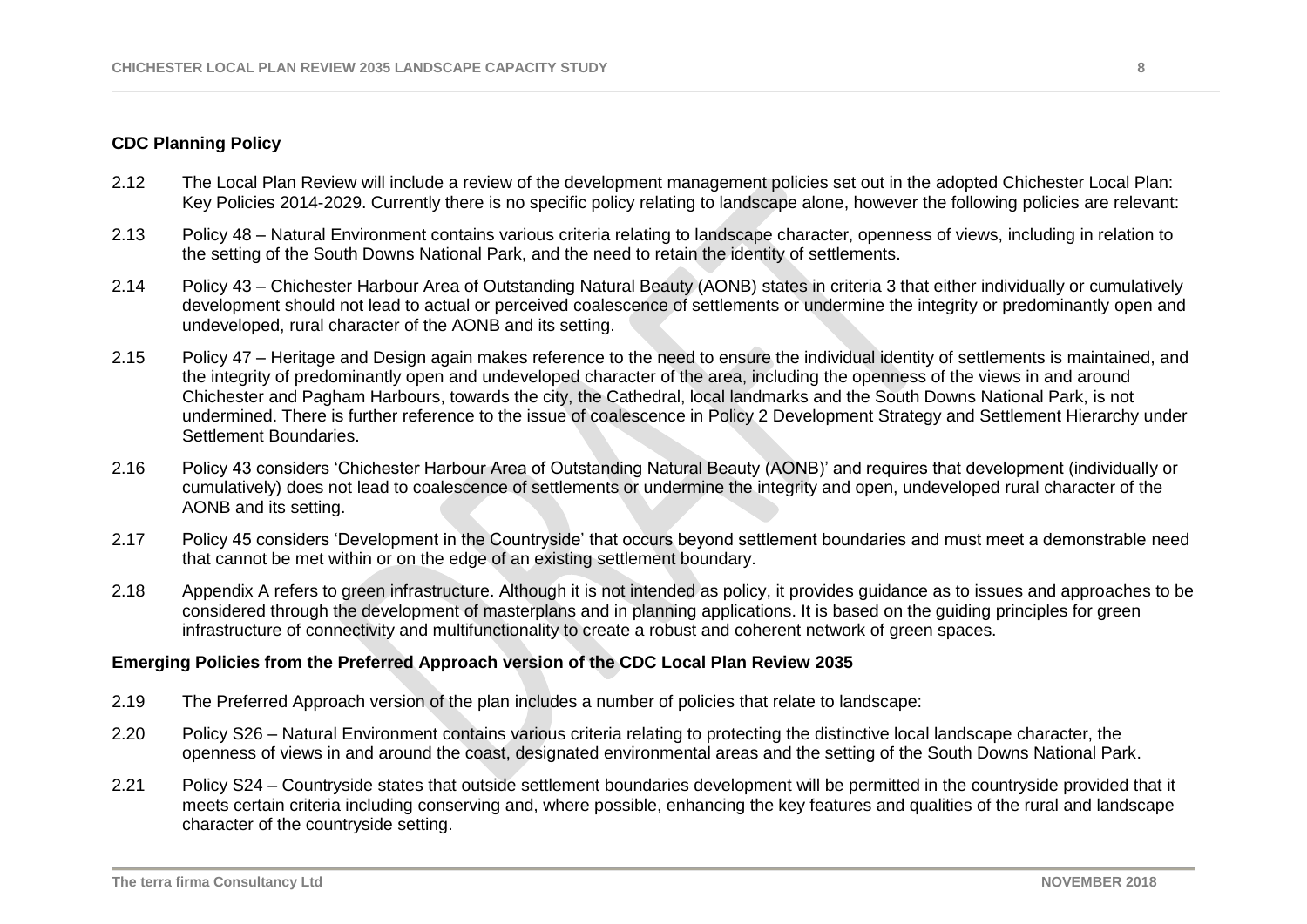- 2.22 Policy S22 Historic Environment requires that the significance of heritage assets within the plan area is conserved or enhanced to ensure the long term protection and enjoyment of the historic environment including by protecting and managing all heritage assets, archaeological sites and historic landscapes, designated and non-designated assets, and their setting in accordance with legislation and national policy.
- 2.23 Policy S20 Design requires all proposals for new development to be of high quality design that should respond positively to the site, surroundings and context, should physically and visually integrate with its surroundings and should incorporate and/or link to high quality Green Infrastructure and landscaping.
- 2.24 Policy S13 Chichester City Development Principles includes reference to protecting views of the cathedral.
- 2.25 Policy S29 Green Infrastructure states that the Council will seek to ensure development should reinforce and enhance the role of green infrastructure.
- 2.26 Policy DM19 considers 'Chichester Harbour Area of Outstanding Natural Beauty (AONB)' and requires that development (individually or cumulatively) does not lead to coalescence of settlements or undermine the integrity and open, undeveloped rural character of the AONB and its setting and responds to, rather than detracts from, the distinctive character and special qualities of the AONB.
- 2.27 Policy DM22 considers 'Development in the Countryside' that occurs beyond settlement boundaries and must meet a demonstrable need that cannot be met within or on the edge of an existing settlement boundary.
- 2.28 Policy DM20 Development around the Coast states that development should provide recreational opportunities that do not adversely affect the character, environment and appearance of the coast and Chichester Harbour Area of Outstanding Natural Beauty and that there are measures for mitigation of any detrimental effects including where appropriate the improvement of existing landscapes relating to the proposal.
- 2.29 Policy DM27 Historic Environment states that proposals should conserve and enhance the settings of designated and nondesignated heritage assets including Historic Parks or Gardens and respect existing designed or natural landscapes. The policy also makes reference to the need to ensure the individual identity of settlements is maintained, and the integrity of predominantly open and undeveloped character of the area, including the openness of the views in and around Chichester and Pagham Harbours, towards the city, the Cathedral, local landmarks and the South Downs National Park, is not undermined.
- 2.30 Policy DM28 Natural Environment contains various criteria relating to landscape character, openness of views, including in relation to the setting of the South Downs National Park, the tranquil and rural character of the area and the need to retain the identity of settlements.
- 2.31 Policy DM31 Trees, Hedgerows and Woodlands contains criteria relating to conserving and enhancing existing valued trees, hedgerows and woodlands.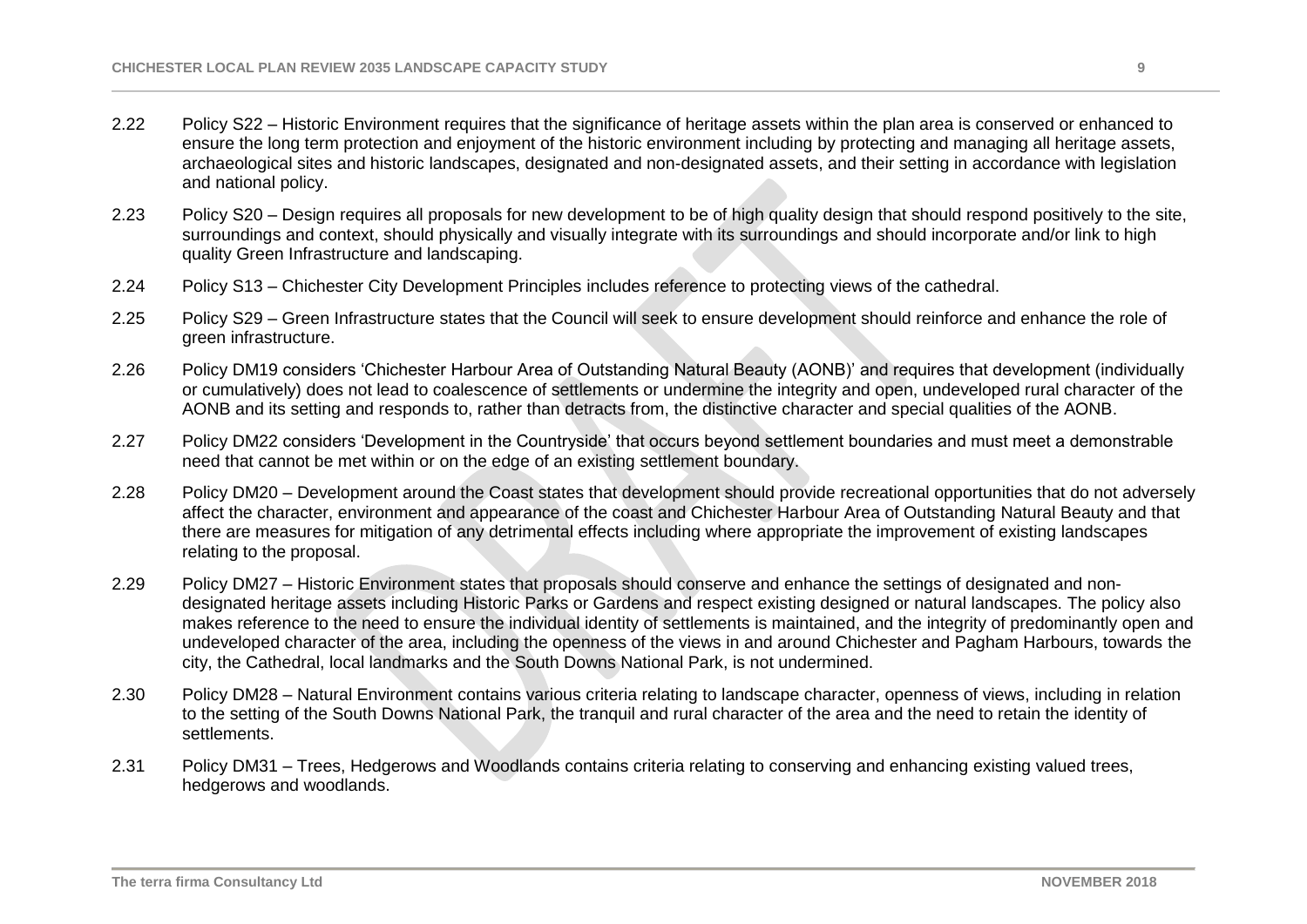2.32 Policy DM32: Green Infrastructure states that all development will be expected to contribute towards the provision of additional green infrastructure, and the protection and enhancement of existing green infrastructure.

#### <span id="page-9-0"></span>**South Downs National Park**

- 2.33 Parts of the wider Chichester District lie within the SDNP and are adjacent to sections of this Study area. National Parks were designated originally under the National Parks and Countryside Act of 1949 and subsequently the Environment Act 1995 which revised the original legislation and set out two statutory purposes for National Parks in England and Wales:
	- *Conserve and enhance the natural beauty, wildlife and cultural heritage;*
	- *Promote opportunities for the understanding and enjoyment of the special qualities of National Parks by the Public*

When pursuing these purposes in National Parks, there is also a duty to:

- *Seek to foster the economic and social wellbeing of local communities within the National Parks*
- 2.34 In cases where there is conflict between the two purposes the Sandford principle will apply that is, the first purpose takes priority.
- 2.35 The special qualities of the SDNP are defined as follows:
	- *Diverse, inspirational landscapes and breathtaking views*
	- *A rich variety of wildlife and habitats including rare and internationally important species*
	- *Tranquil and unspoilt places*
	- *An environment shaped by centuries of farming and embracing new enterprise*
	- *Great opportunities for recreational activities and learning experiences*
	- *Well-conserved historical features and a rich cultural heritage*
	- *Distinctive towns and villages, and communities with real pride in their area*
- 2.36 The SDNPA has prepared a single local plan for the entire National Park, which is currently at examination, and has carried out a separate evidence base. They have produced a Background Paper on Landscape to support their Local Plan (September 2017). This paper outlines the basis upon which four key Local Plan policies have been formulated. These policies are:
	- *Policy SD4: Landscape Character*
	- *Policy SD6: Safeguarding Views*
	- *Policy SD7: Relative Tranquillity*
	- *Policy SD9: Dark Night Skies*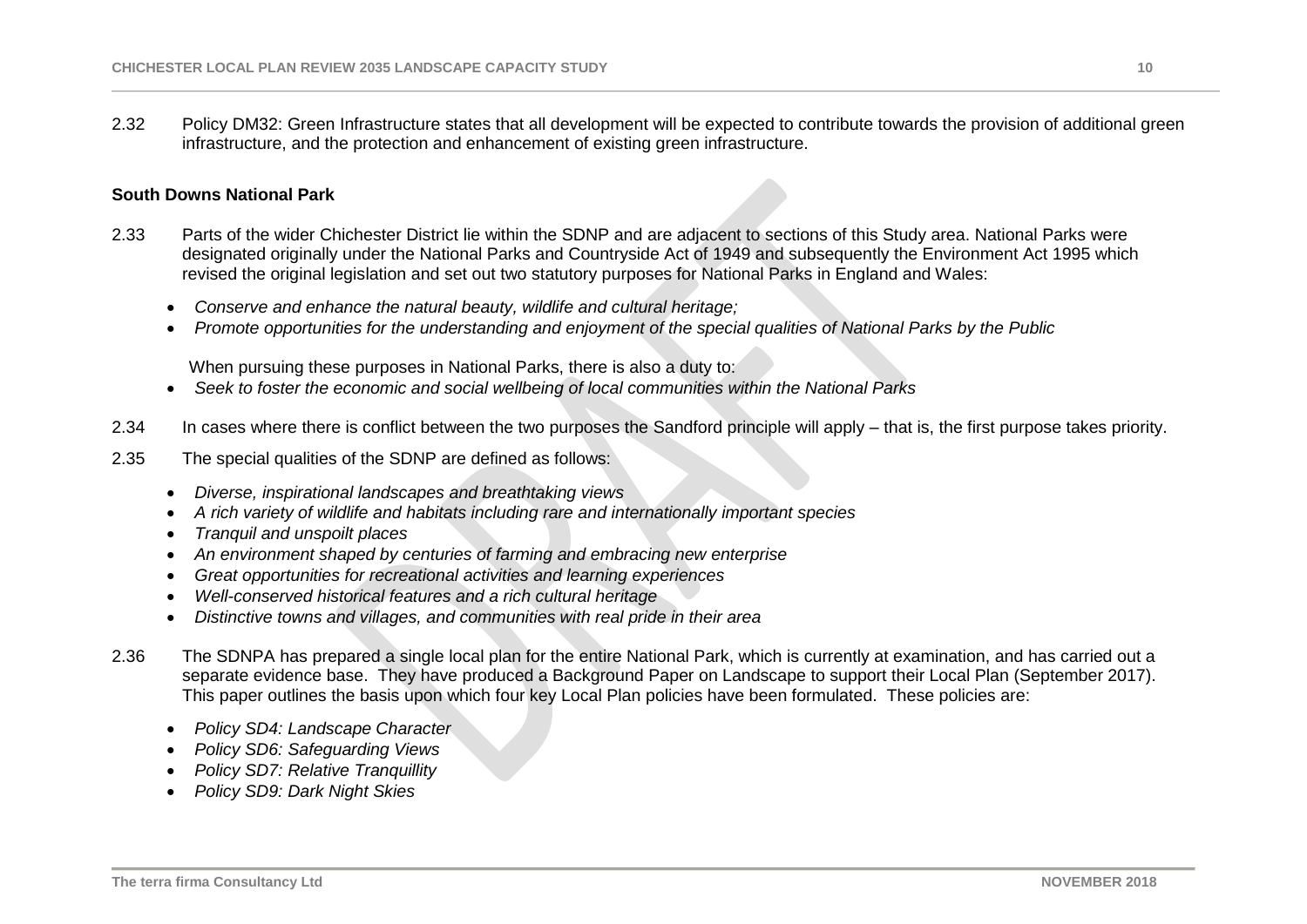- 2.37 The Background Paper explains the context behind why the policies are necessary to ensure that the Purposes and Duty of the National Park are met, briefly summarises national policy, and summarises the key evidence base studies which have fed into the policies. It also looks briefly at the way the landscape has been protected through other policies in the Local Plan.
- 2.38 The SDNP Local Plan has been written to give priority to the protection and enhancement of the landscape, both through specific landscape policies and through the great weight accorded to landscape evidence in the drafting of the other Local Plan policies. This is described as a "landscape led approach". The Background Paper on Landscape sets out in detail how such an approach has been translated into Local Plan policies.
- 2.39 As well as the Background Paper, reference has been made to a number of studies published by the SDNPA:
	- *South Downs Integrated Landscape Character Assessment (SDILCA): 2011*
	- *Settlement Baseline Maps*
	- *Settlement Context Analysis drawings*
- 2.40 Parts of the Study area are within the setting of the SDNP. For the purposes of spatial planning, any development or change capable of affecting the significance of the NP or people's experience of it can be considered as falling within its setting. The scale, height, siting, use, materials or design of a proposed development will determine whether it affects the natural beauty and special qualities of the NP. A very large or high development may have an impact even if some considerable distance from the NP boundary. Therefore there is no defined boundary as to where the setting of the NP ends. However, distance away from the NP will obviously be a material factor in that the further away a development is from the boundary the more the impact is likely to be reduced.

#### **Principles of development within the SDNP**

<span id="page-10-0"></span>2.41 Core policy SD1: Sustainable Development in the South Downs National Park, states that the SDNPA will take a positive approach that reflects the presumption in favour of sustainable development provided that they are consistent with the statutory purposes of the National Park. The SDNPA will work in partnership with other local authorities to ensure that development outside of the National Park does not have a detrimental impact on its setting or otherwise prejudice the achievement of the National Park purposes.

#### **Chichester Harbour AONB**

<span id="page-10-1"></span>2.42 As well as being within the Plan area parts of the wider Chichester District lie within the AONB and are adjacent to sections of this Study area. Areas of Outstanding Natural Beauty (AONBs) are designated by the Government for the purpose of ensuring that the finest landscapes in England and Wales are conserved and enhanced. In planning policy terms they have the highest status of protection in relation to landscape and scenic beauty, equal to National Parks. Chichester Harbour AONB was designated in 1964 under the National Parks and Access to the Countryside Act 1949. The Countryside and Rights of Way Act 2000 places a statutory duty on local authorities to have regard to the purpose of conserving and enhancing the natural beauty of AONBs when coming to decisions or carrying out their activities relating to, or affecting, land within these areas (Countryside and Rights of Way Act 2000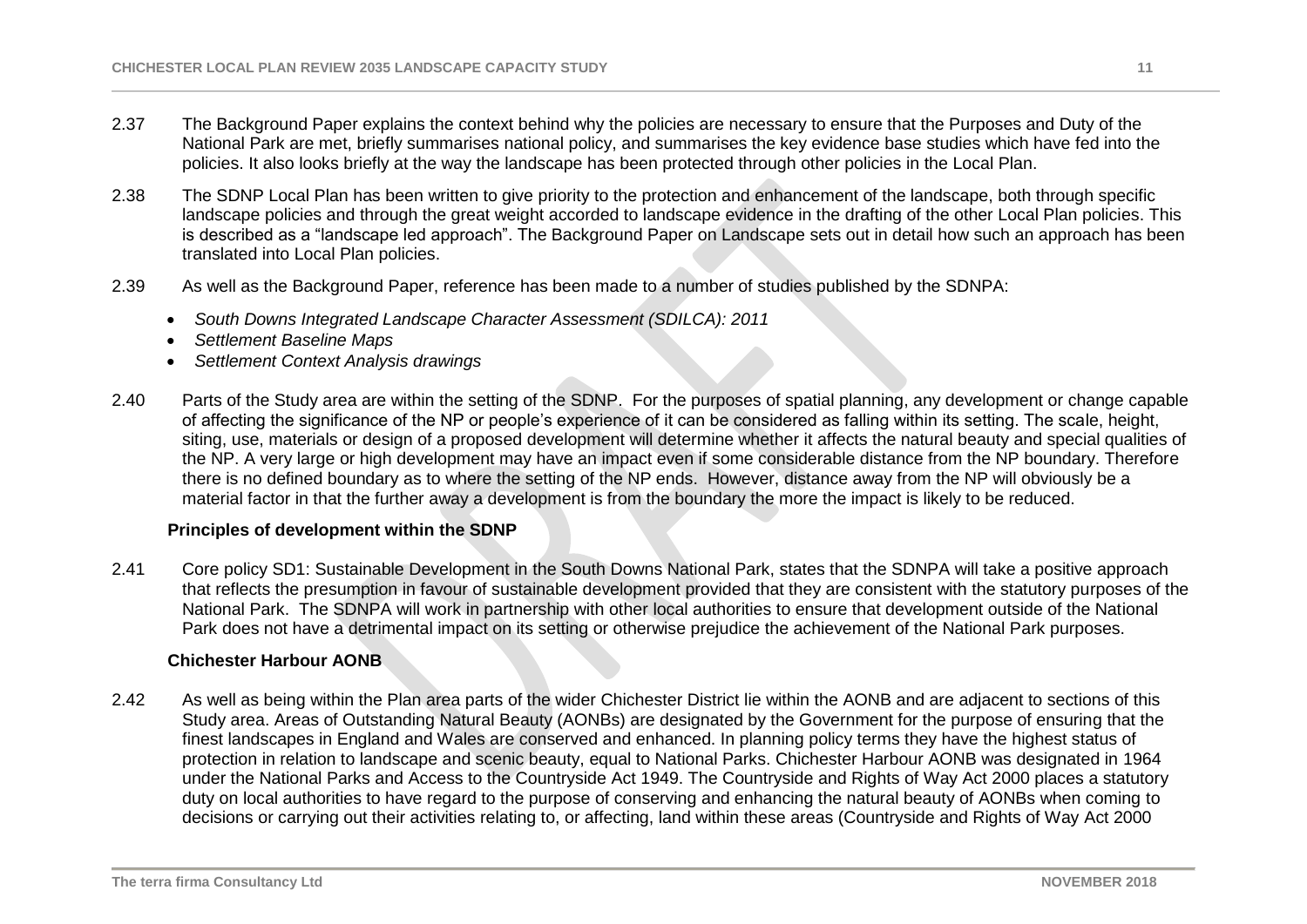Section 85). The NPPF states that great weight should be given to conserving and enhancing landscape and scenic beauty of AONBs (para 172).

- 2.43 The Chichester Harbour AONB Management Plan 2014-2019 sets out the Special Qualities of the AONB (full details of the AONB Management Plan can be seen via the AONB Conservancy's website). This Plan will be replaced by the updated Chichester Harbour AONB Management Plan 2019-24 which was available at the time of writing as a consultation draft (dated 15 August – 15 October 2018) . The Special Qualities of the AONB remain the same in the 2019-24 version of the Plan:
	- *The unique blend of land and sea - especially the combination of large open water areas, narrow inlets and intimate creeks.*
	- *The frequently wooded shoreline.*
	- *The flatness of the landform, unusual among AONBs, accentuates the significance of sea and tide and of distant landmarks across land and water.*
	- *The open water of the central area of the Harbour.*
	- *An overall sense of wilderness within the seascape.*
	- *Particularly strong historic character and associations.*
	- *The picturesque harbourside settlements.*
	- *Wealth of flora and fauna, notably the vast flocks of wading birds, adds to the richness and diversity of the landscape.*
	- *The unspoilt character and unobtrusive beauty.*
	- The very special sense of peace and tranquillity, largely engendered by the gentle way it is used and the closeness to nature that is *experienced.*
- 2.44 Chichester Harbour Conservancy and its partners have evolved a series of values to guide the management of Chichester Harbour. These values provide a framework to underpin the landscape-scale approach to help deliver the Management Plan identified in the 2019-24 version of the Plan. These values are similar to the 'Key Concepts' identified in the 2014-2019 version of the Plan. The first value involves:
	- 1. Conserving and Enhancing the Special Qualities of the AONB
	- *Protect the natural beauty of the landscape of Chichester Harbour.*
	- *Enhance the diverse range of habitats for the benefit of wildlife.*
	- *Continue to value of Chichester Harbour for sailing, boating and other recreational activities.*
	- *Safeguard the quiet and undeveloped nature of Chichester Harbour.*
	- *Maintain the cultural heritage of Chichester Harbour*
- 2.45 The Chichester Harbour AONB Management Plan 2019-2024 also sets out threats and opportunities in relation to protecting the Special Qualities, policies and planning guidelines which relate to development in the landscape.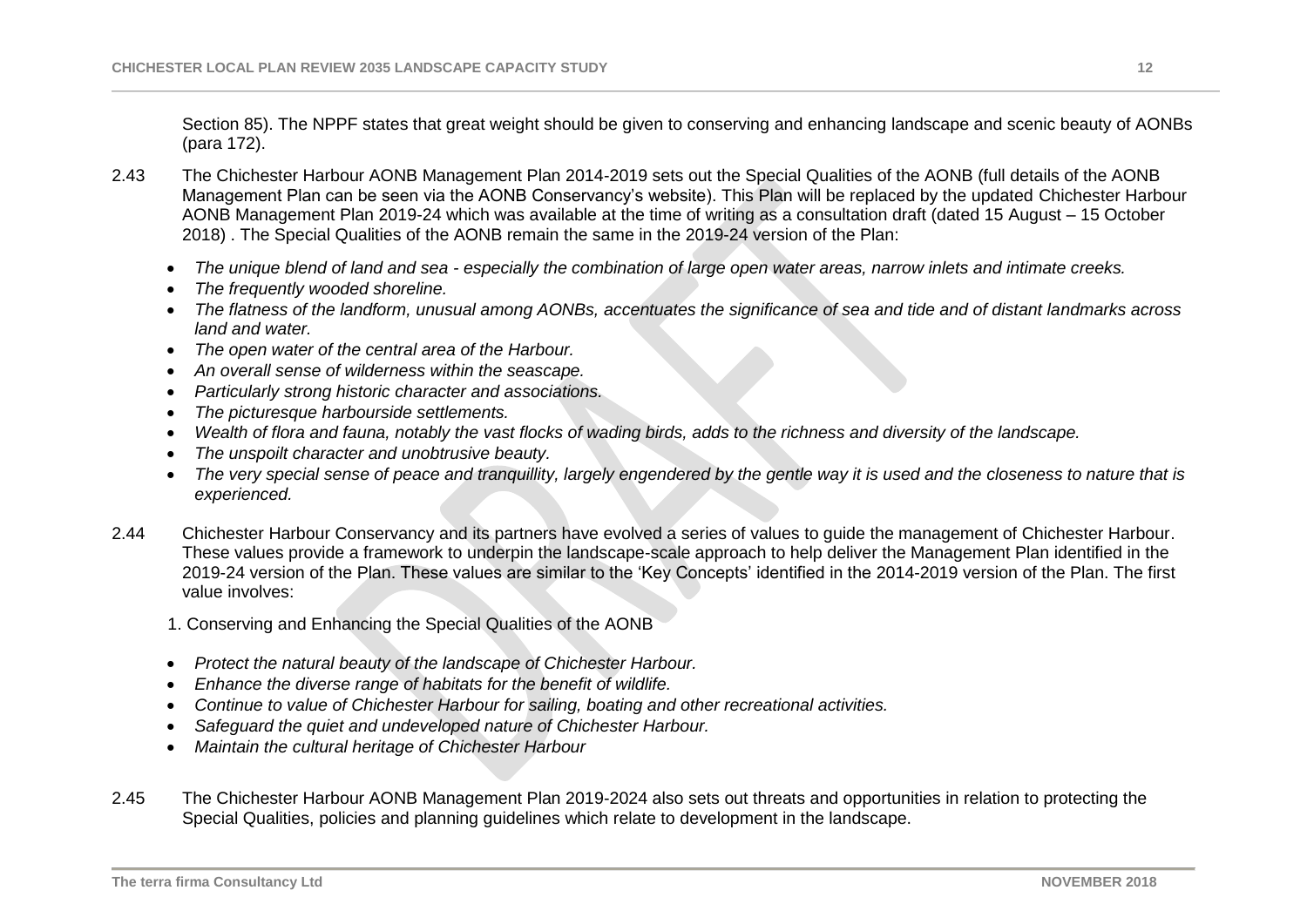## **Principles of development within the Chichester Harbour AONB**

<span id="page-12-0"></span>2.46 Key concept 5 of the Chichester Harbour AONB Management Plan 2014-2019: Supporting sustainable development, states that a key concept is to support sustainable forms of rural and marine industry and agricultural practices where they are consistent with Chichester Harbour AONB's landscape and nature conservation designations; and support the economic and social needs of the local communities where they are consistent with Chichester Harbour AONB's landscape and nature conservation designations.

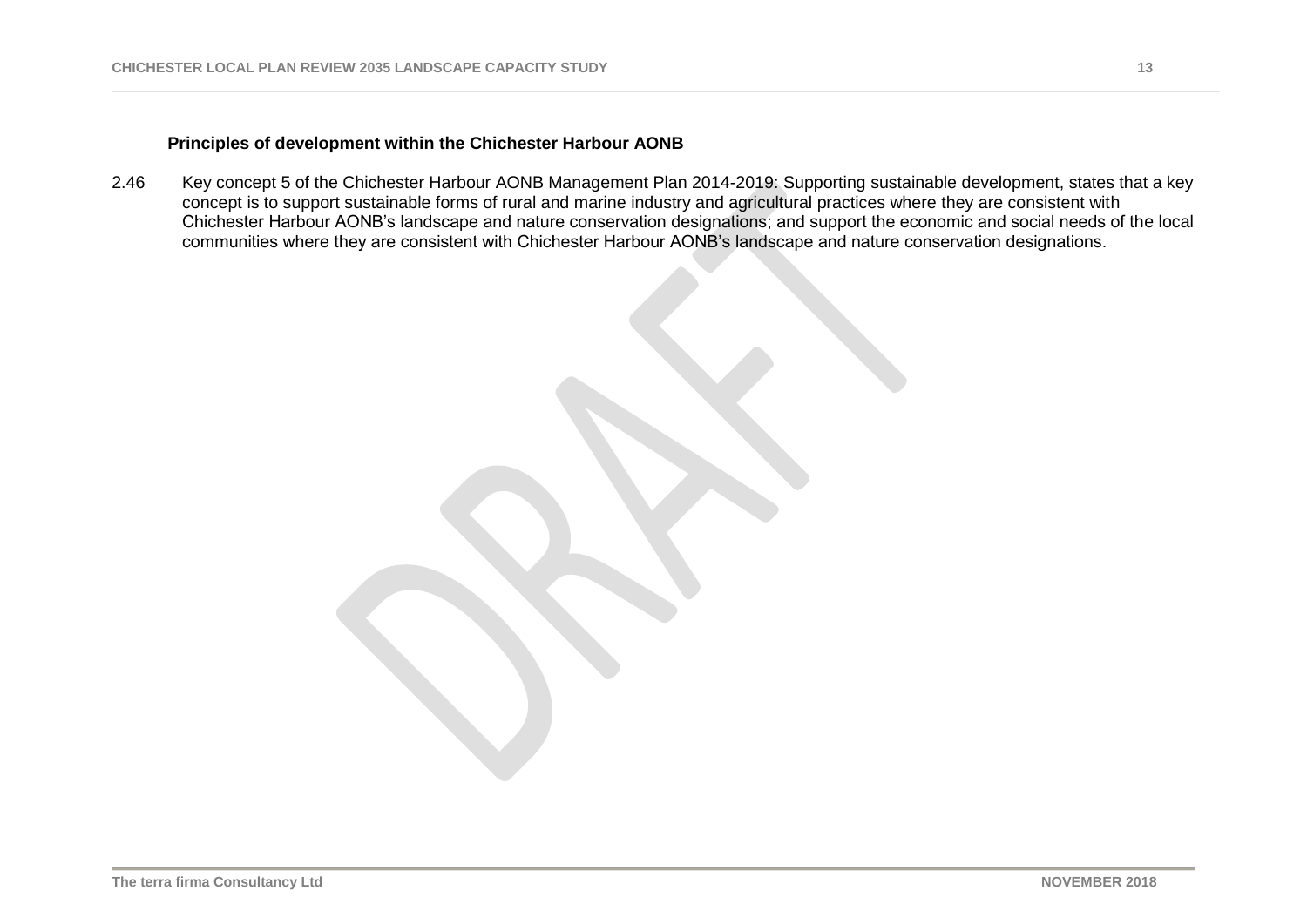# <span id="page-13-0"></span>**3. Landscape character assessment**

- 3.1 All of the sub-areas fall within The West Sussex County Council Landscape Character Assessment (2003) which is presented as Land Management Guidance sheets. Land management guidelines cover 42 unique areas of West Sussex. The guidelines identify key characteristics, historic features, biodiversity and key issues of change and land management guidelines for each area. This assessment has provided the main landscape character evidence base for this Study. In addition the South Downs National Park Authority Integrated Landscape Character Assessment (2005, updated 2011), Chichester Harbour AONB Landscape Character Assessment (2006) and The Sussex Historic Landscape Characterisation (2010) have also provided an understanding of the landscape character for the plan area as well as landscape character assessment work undertaken in the previous capacity and sensitivity studies<sup>3</sup>, including for example key views to Chichester Cathedral identified in The Future Growth of Chichester.
- 3.2 The Study does not include a new local landscape character assessment of the study area. The landscape character areas were therefore taken as the starting point. In order to undertake an assessment of the comparative sensitivity and landscape capacity of the sites, it was important to undertake a more detailed assessment of the sub-areas, individually and in comparison with each other to ensure a consistent approach. This assessment work can be found in the record sheet and report for each sub-area (see Sections B-F).

 $\overline{a}$ 

**<sup>3</sup>** The Future Growth of Chichester: Landscape and Visual Amenity Considerations (Land Use Consultants, April 2005); Chichester District AONB Landscape Capacity Study (Hankinson Duckett Associates, October 2009); Chichester District Landscape Capacity Study Extension (Hankinson Duckett Associates, August 2011)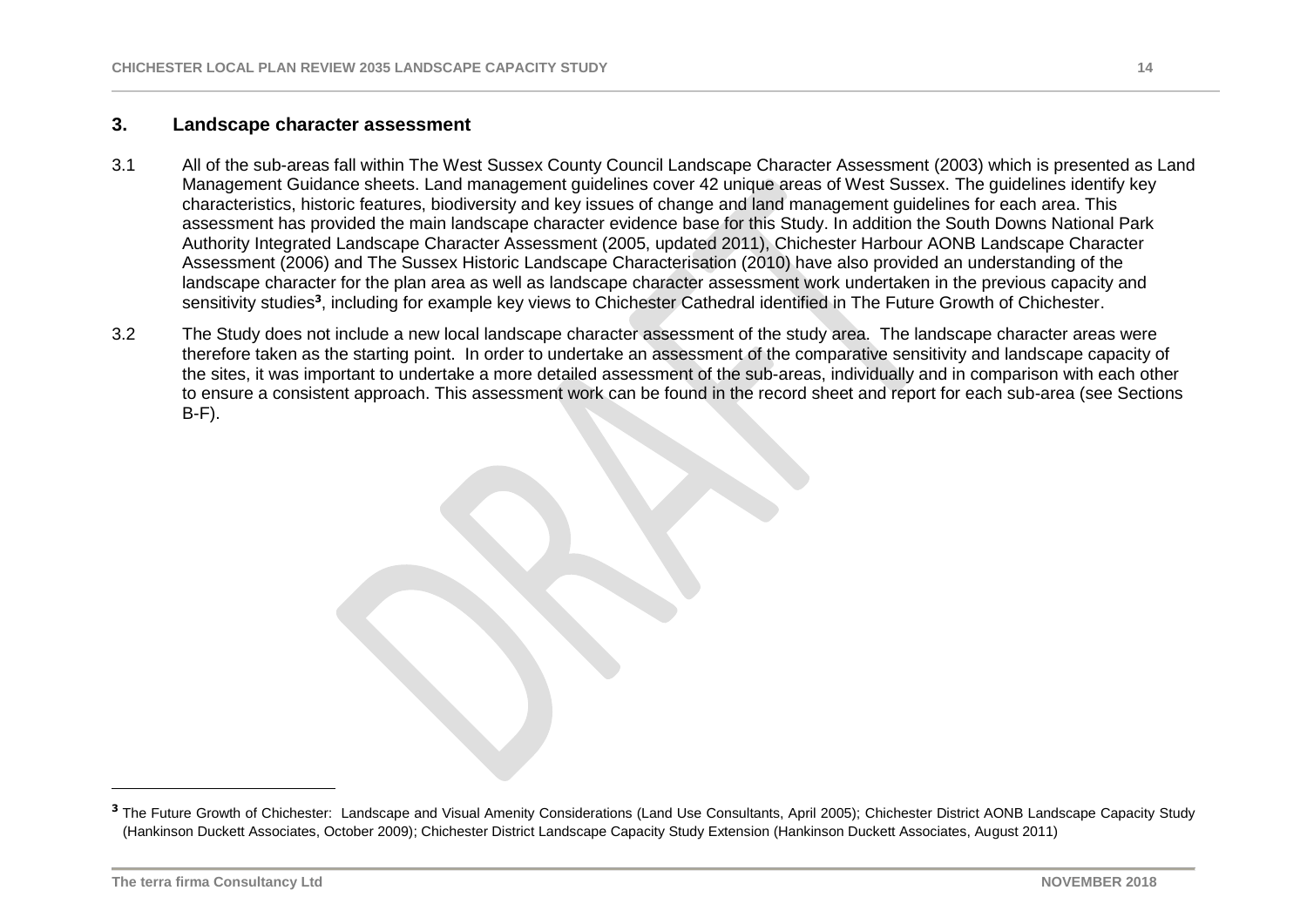## <span id="page-14-0"></span>**4. Methodology**

#### **Basis of methodology**

- <span id="page-14-1"></span>4.1 The methodology and assessment criteria used for this assessment are detailed below. Sources of data are identified in Appendix B of this Report. The key texts on which the methodology is based are the Scottish Natural Heritage and The Countryside Agency's *Landscape Character Assessment* (2002) and subsequent *Topic Paper 6 Techniques and Criteria for Judging Capacity and Sensitivity* (2006*),* Natural England's *An Approach to Landscape Character Assessment* (2014), as well as the Landscape Institute / **IEMA Guidelines for Landscape and Visual Impact Assessment (2013) (GLVIA).**
- 4.2 Landscape capacity is defined as 'the extent to which a particular area or type of landscape is able to accommodate change without significant effects on character or overall change in the landscape type'. It should be noted that landscape capacity is a combination of the sensitivity of the landscape character and the value attached to the landscape.
- 4.3 As in current best practice, sensitivity should be assessed against a specific change, and for this study, a development scenario based on an initial indicative density of 15-30 residential dwellings per hectare for the whole Sub-area including the provision of open space and roads serving the development. For the purposes of the Study dwellings of two or three storeys, have been assumed for the Sub-areas. Site specific requirements may be set out within the Local Plan Review process as it progresses. The key factor is the height and mass and scale of the built form in this Study, and therefore commercial development of a similar height and overall volume on the Sub-areas may also be appropriate.
- 4.4 Best practice guidance also recognises that a landscape with a high sensitivity does not automatically mean that landscape has a low capacity for change, but that 'capacity is all a question of the interaction between the sensitivity of the landscape, the type and amount of change and the way that the landscape is valued' (*Topic Paper 6, 2006, p12)*. The Sub-areas have been assessed with the development scenario above in mind. Recommendations and comments have been added to ensure raised awareness of potential unacceptable adverse effects on landscape character.
- 4.5 Proposals for any development, over the whole or part of any Sub-area, would need to include appropriate, detailed and specialist input into siting, layout and design, and a full landscape and visual impact assessment should accompany a specific planning application relating to the relevant part of the Sub-area. Other studies including ecology, archaeology, arboriculture, traffic, soils may also be required to accompany specific proposals.
- 4.6 Details of the landscape and visual attributes of the Sub-areas and an assessment of landscape and visual sensitivity (based on desk top studies and field surveys) are to be found on the Record Sheets in Section E. A summary of the landscape sensitivity, value and capacity for each of the Sub-areas follows in each Report.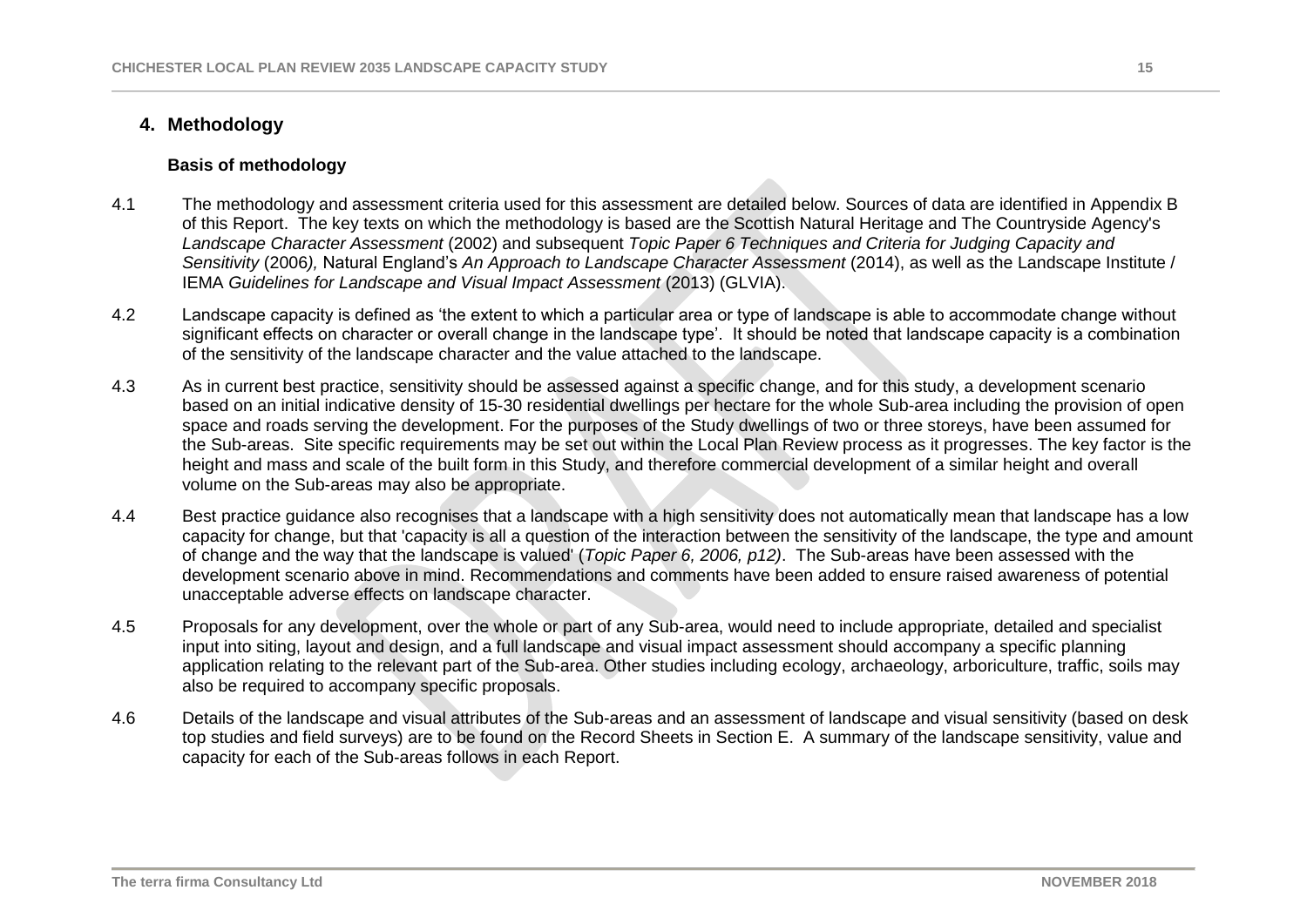#### **Assessment process**

- <span id="page-15-0"></span>4.7 The assessment methodology is a staged process. Landscape attributes, and visual attributes, are considered separately in accordance with the guidance in GLVIA. These attributes are used to identify the **intrinsic landscape and visual sensitivity** (Stages 1 and 2) of the Sub-area on a scale of 5 levels from low to high as set out under the Matrix 1 and 2 below. These are set out in the Record Sheets. The landscape and visual sensitivity of the Sub-area are then merged to identify the **landscape character sensitivity** (Stage 3) as set out under Matrix 3 below.
- 4.8 The Study then goes on to classify the **sensitivity of the Sub-area in its wider context** (Stage 4) into five categories. In Stage 5 the landscape character sensitivity is combined with the wider sensitivity as set out in Matrix 4 to identify the **overall landscape sensitivity** (Stage 5).
- 4.9 The **landscape value** (Stage 6) of the Sub-area is assessed separately on a scale of 5 levels as set out under Table 3 below. Finally the overall landscape character sensitivity is merged with the landscape value on a scale of 5 levels to give an assessment of **landscape capacity** (Stage 7) on a scale of 5 levels as set out under Matrix 5 below.
- 4.10 This 'bottom up' process is tested against the five criteria for landscape capacity (Stage 7) based on professional judgement and an overall full understanding of the Sub-areas.

### **Assessment abbreviations and colour code:**



### <span id="page-15-1"></span>**Stage 1: Determination of Visual Sensitivity**

- 4.11 This assessment is set out in the Record Sheet and Report for each Sub-area.
- 4.12 The assessment considers the types of **views (e.g panoramic, distant, context)**, the nature of the **viewers** (people who see the subarea) and the **potential to mitigate** visual impact on the identified viewpoints. The more viewpoints, the more exposed the area, the greater the sensitivity of the viewers (based on GLVIA) and the greater difficulties in screen planting to mitigate the impact without harm to the landscape and visual attributes of the area, the higher the sensitivity. At this stage each level has been given a score from low = 1 to high = 5 and the scores are added up. Total scores for the Sub-area are grouped as shown.

#### <span id="page-15-2"></span>**Matrix 1: Visual sensitivity**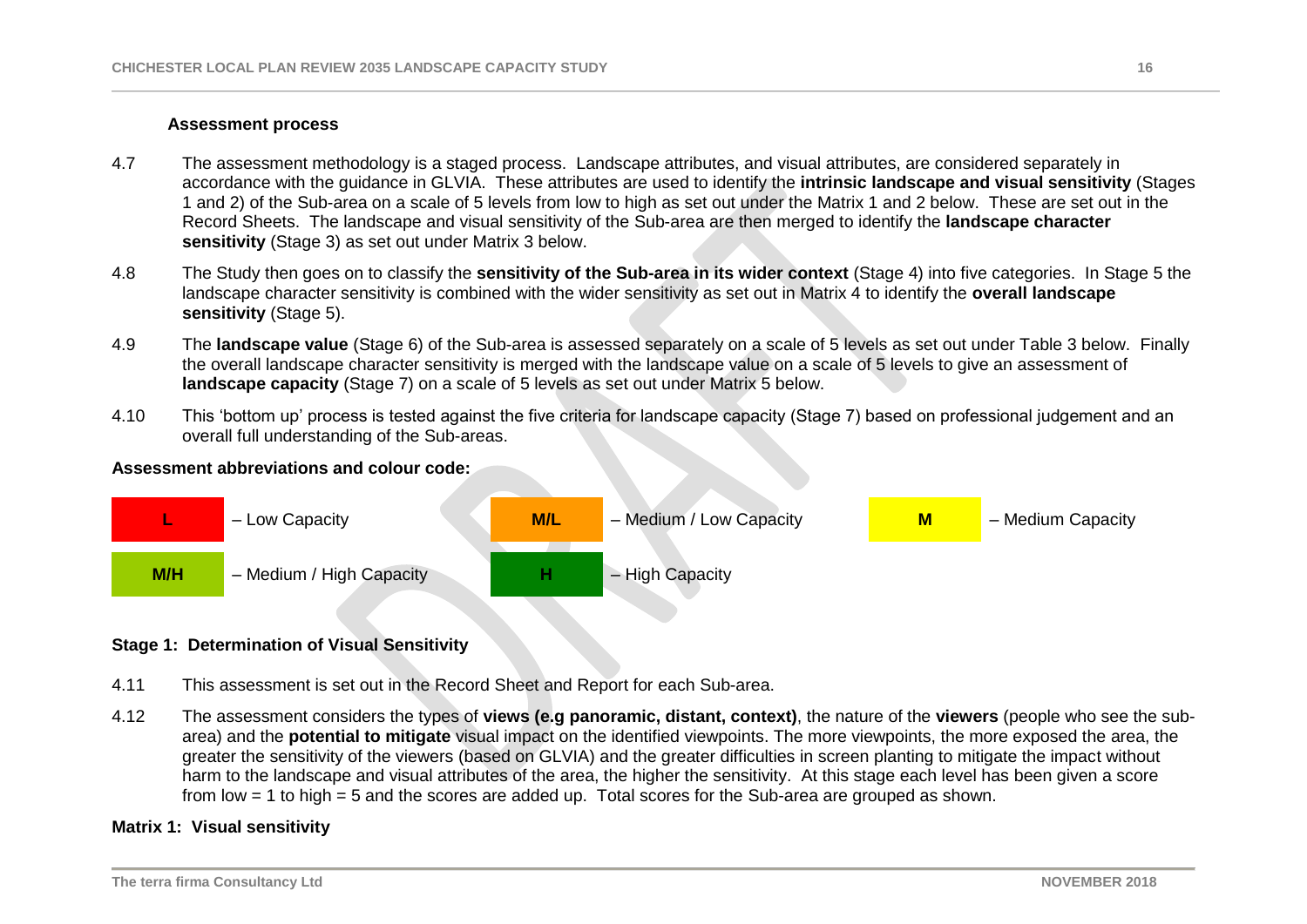| <b>General visibility</b>  | (1)  | L/M(2)     | M(3)                                                                  | M/H(4) | H(5) |  |  |
|----------------------------|------|------------|-----------------------------------------------------------------------|--------|------|--|--|
| <b>Population</b>          | 71 I | L/M(2)     | M(3)                                                                  | M/H(4) | H(5) |  |  |
| <b>Mitigation</b>          | 71 I | M/L<br>(2) | M(3)                                                                  | M/H(4) | H(5) |  |  |
|                            |      |            |                                                                       |        |      |  |  |
| OVERALL VISUAL SENSITIVITY |      |            | 3-4 = low; 5- 7 = Med/low; 8-10 = Med; 11-13 = Med/high; 14-15 = High |        |      |  |  |

# **Table 1: Notes on Visual Sensitivity Assessment**

| Factor            | <b>Higher sensitivity</b>                        | <b>Lower sensitivity</b>                   |
|-------------------|--------------------------------------------------|--------------------------------------------|
| General           | Sequenced and exposed views toward area          | Fleeting and limited views                 |
| <b>Visibility</b> | Most of Sub-area visible                         | Little of Sub-area visible                 |
|                   | Area is a key focus in available wider views     | Area is an incidental part of wider views  |
|                   | Area includes prominent and key landmarks        | No landmarks present                       |
|                   | Important vistas or panoramas in/out of area     | Unimportant or no vistas                   |
|                   | Prominent skyline                                | Not part of skyline                        |
| <b>Population</b> | Large extent or range of key sensitive receptors | Lack of sensitive receptors                |
|                   | Large number of people see area                  | Few can see area                           |
|                   | Key view from a sensitive receptor               | Views of Sub-area are unimportant          |
|                   | Area is part of valued view                      | Area does not form a part of a valued view |
|                   | Area in key views to/across/out of town          | Not part of setting of settlement view     |
| <b>Mitigation</b> | Mitigation not very feasible                     | Mitigation possible                        |
|                   | Mitigation would interrupt key views             | Would not obscure key views                |
|                   | Mitigation would damage local character          | Mitigation would not harm local character  |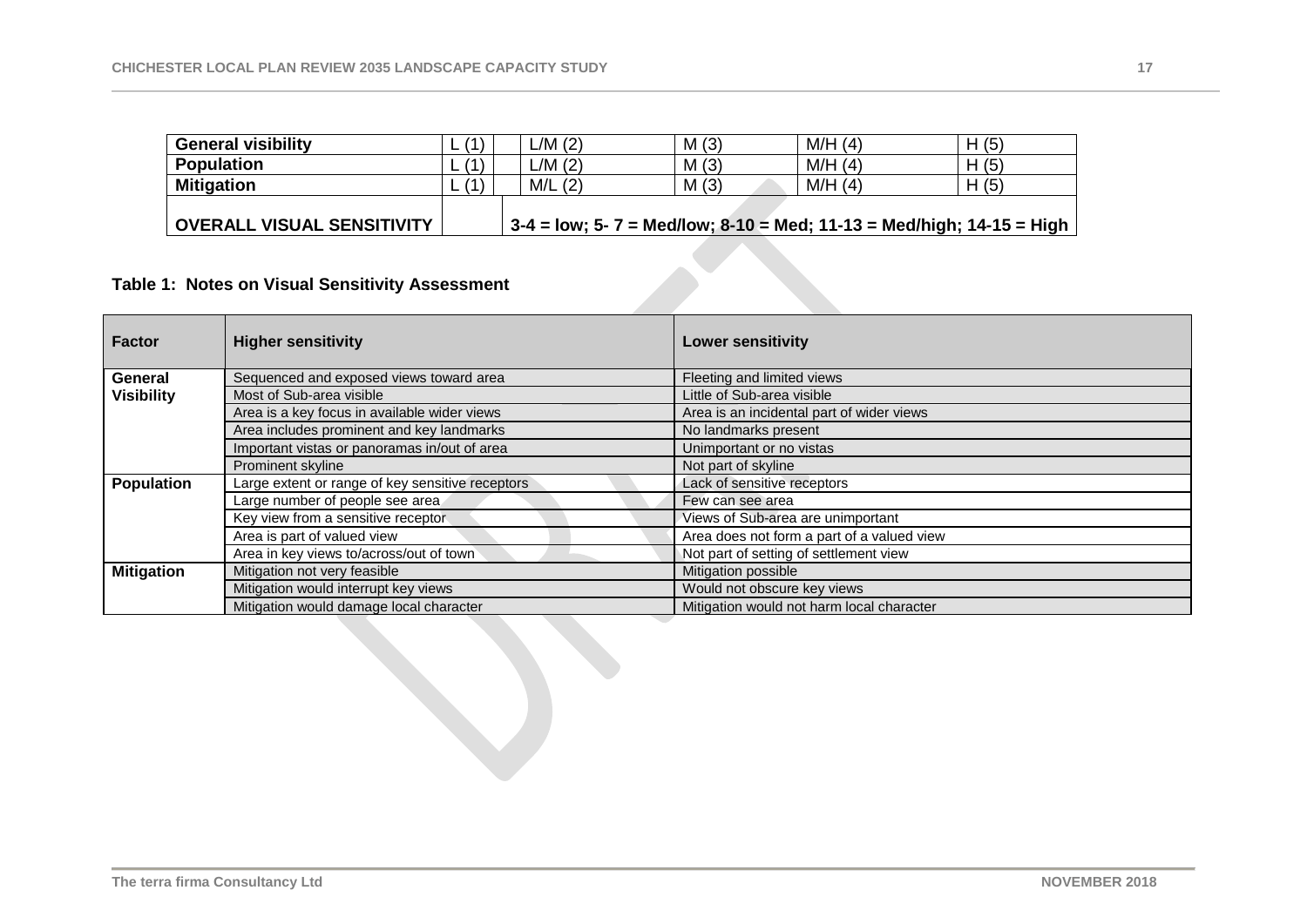## **Stage 2: Determination of Landscape Sensitivity**

- 4.13 This assessment is set out in the Record Sheet and Report for the Sub-area.
- 4.14 The assessment considers the **natural** physical factors which make up the landscape character of the Sub-area, the **cultural** and built form aspects and the **perceptual** features. The greater the incidence of landscape interest and diversity, historically important features and cultural associations, and the greater the levels of access and perceptions of tranquillity and strong landscape pattern; the greater the sensitivity. At this stage each level has been given a score from low = 1 to high = 5 and the scores are added up. Total scores for the Sub-area are grouped as shown.

#### <span id="page-17-0"></span>**Matrix 2: Landscape sensitivity**

| <b>Natural factors</b>               | (1  | $-M(2)$ | M(3) | M/H(4)                                                                         | H(5) |
|--------------------------------------|-----|---------|------|--------------------------------------------------------------------------------|------|
| <b>Cultural factors</b>              | (1) | $-M(2)$ | M(3) | M/H(4)                                                                         | H(5) |
| <b>Perceptual features</b>           | 11  | M/L(2)  | M(3) | M/H(4)                                                                         | H(5) |
| <b>OVERALL LANDSCAPE SENSITIVITY</b> |     |         |      | $3-4 =$ low; $5-7 =$ Med/low; $8-10 =$ Med; $11-13 =$ Med/high; $14-15 =$ High |      |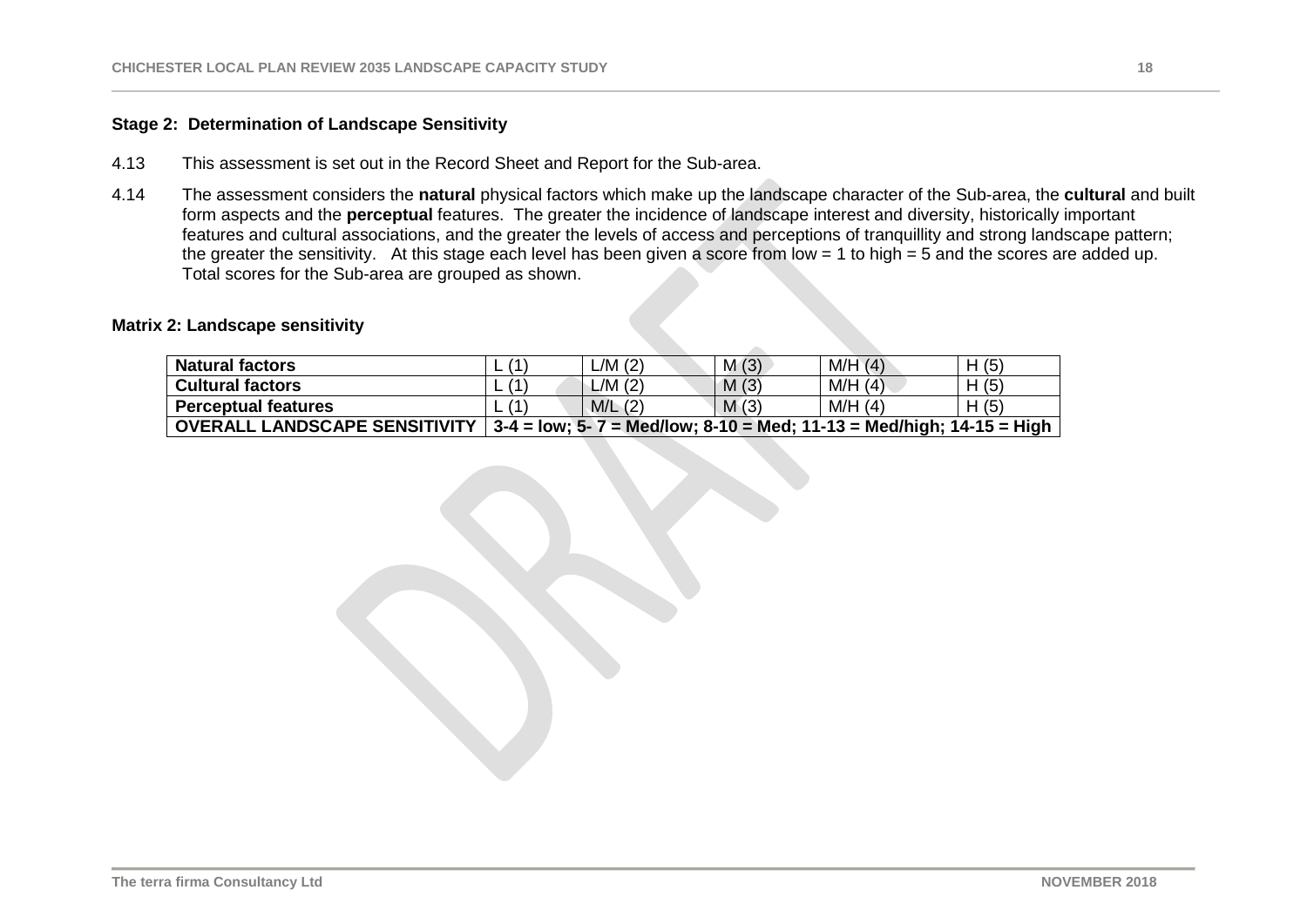| <b>Factor</b>   | <b>Higher sensitivity</b>                                     | <b>Lower sensitivity</b>                            |
|-----------------|---------------------------------------------------------------|-----------------------------------------------------|
| <b>Natural</b>  | Native woodland                                               | Plantation                                          |
|                 | Significant tree/groups                                       | Insignificant/young trees                           |
|                 | Strong hedgerow structure with hedgerow trees                 | Weak structure and no trees                         |
|                 | Species rich grassland                                        | Arable field                                        |
|                 | Significant water feature(s)                                  | No water feature(s)                                 |
|                 | Varied landform and distinctive feature of the area           | Uniform landform and lack of topographical features |
|                 | <b>Pronounced Geology</b>                                     | Lack of geological features                         |
|                 | Soils significantly contribute to landscape features          | Soils are not an important feature                  |
|                 | Complex and vulnerable landcover                              | Simple robust landcover                             |
|                 | Presence of other significant vegetation cover                | Absence of other significant vegetation             |
|                 | Presence of valued wildlife habitats                          | Absence of valued wildlife habitats                 |
|                 | Significant wetland habitats and meadows                      | Poor water logged areas                             |
|                 | Presence of common land                                       | No common land                                      |
|                 | Presence of good heathland                                    | Lost heathland                                      |
| <b>Cultural</b> | Distinctive good quality boundary features                    | Generic or poor boundary features                   |
|                 | Evidence of surviving part of an historic landscape           | No evidence                                         |
|                 | Complex historic landscape pattern with good time depth       | Simple modern landscape                             |
|                 | Evidence of historic park                                     | No evidence                                         |
|                 | Important to setting or in a Conservation Area                | No relationship                                     |
|                 | Includes a Scheduled Ancient Monument or Important to setting | No relationship                                     |
|                 | Locally distinctive built form and pattern                    | Generic built form                                  |
|                 | Important to setting of a Listed building                     | No relationship                                     |
|                 | Distinctive strong settlement pattern                         | Generic or eroded pattern                           |
|                 | Locally significant private gardens                           | Poorly maintained gardens erode the character       |
|                 | Evidence of visible social cultural associations              | Lack of social cultural associations                |
| Perceptual      | Quiet area                                                    | Noisy area                                          |
|                 | Absence of intrusive elements                                 | Intrusive elements present                          |
|                 | Dark skies                                                    | High levels of light pollution                      |
|                 | Open exposed landscape                                        | Enclosed visually contained landscape               |
|                 | Unified landscape with strong landscape pattern               | Fragmented/'bitty' or featureless landscape         |
|                 | Well used area or appreciated by the public                   | Inaccessible by public                              |
|                 | Important rights of way                                       | None present                                        |
|                 | Well used and valued open air recreational facilities         | None present                                        |
|                 | Open access land                                              | None present                                        |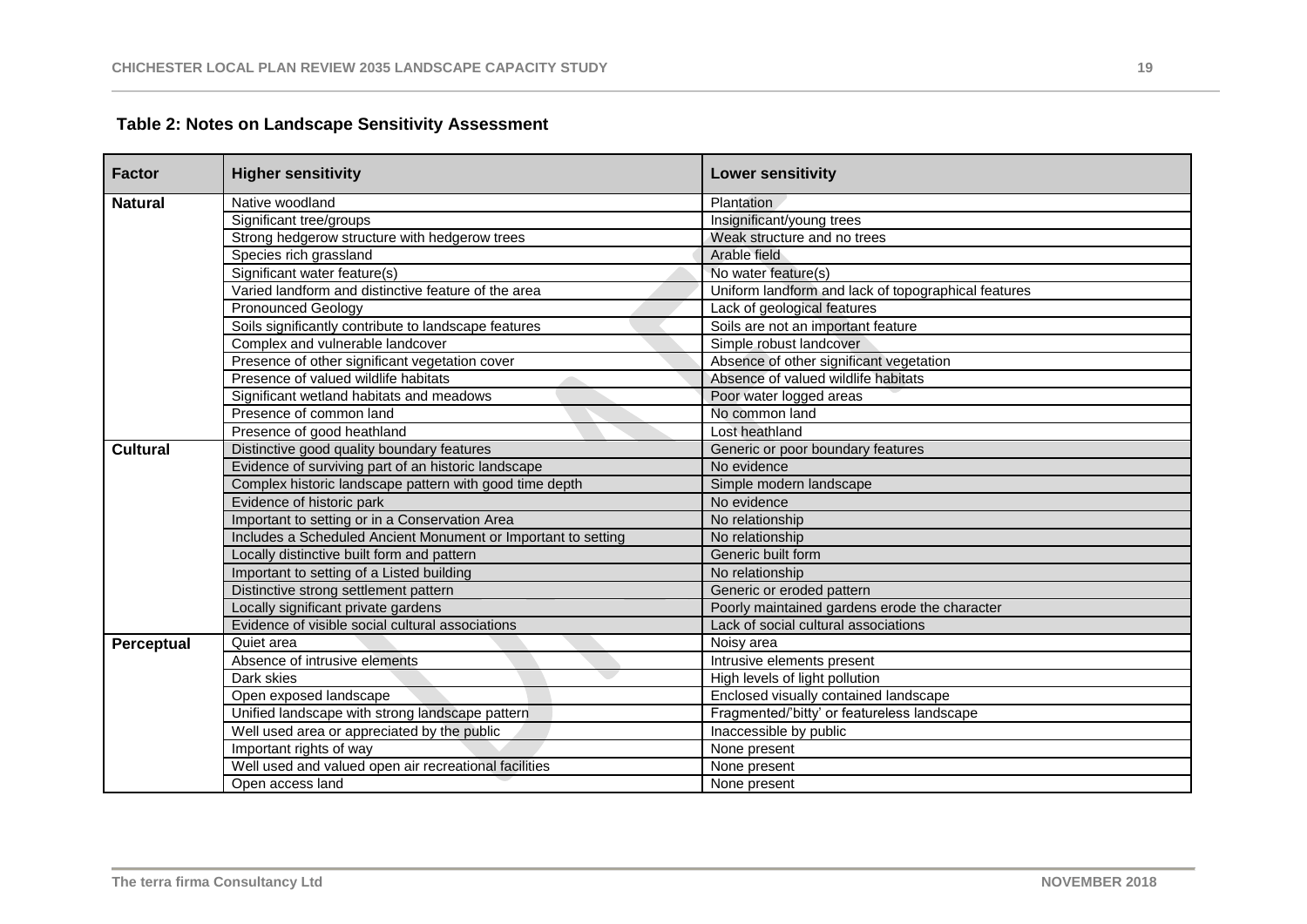# <span id="page-19-0"></span>**Stage 3: Determination of Landscape Character Sensitivity**

4.15 The landscape sensitivity and visual sensitivity are combined, as shown in Matrix 3, to give the **landscape character sensitivity**. The results of the assessment are set out in the Report.

# <span id="page-19-1"></span>**Matrix 3: Landscape character sensitivity**

|               | High                        | M   | M/H     | M/H    | H        | н    |
|---------------|-----------------------------|-----|---------|--------|----------|------|
|               |                             |     |         |        |          |      |
|               | Med/High                    | M/L | M       | M/H    | M/H      | H    |
| SENSITIVITY   | Medium                      | M/L | M/L     | M      | M/H      | M/H  |
| <b>VISUAL</b> | Med/Low                     |     | M/L     | M/L    | M        | M/H  |
|               | Low                         |     |         | M/L    | M/L      | M    |
|               |                             | Low | Med/Low | Medium | Med/High | High |
|               | <b>LANDSCAPE SENSITVITY</b> |     |         |        |          |      |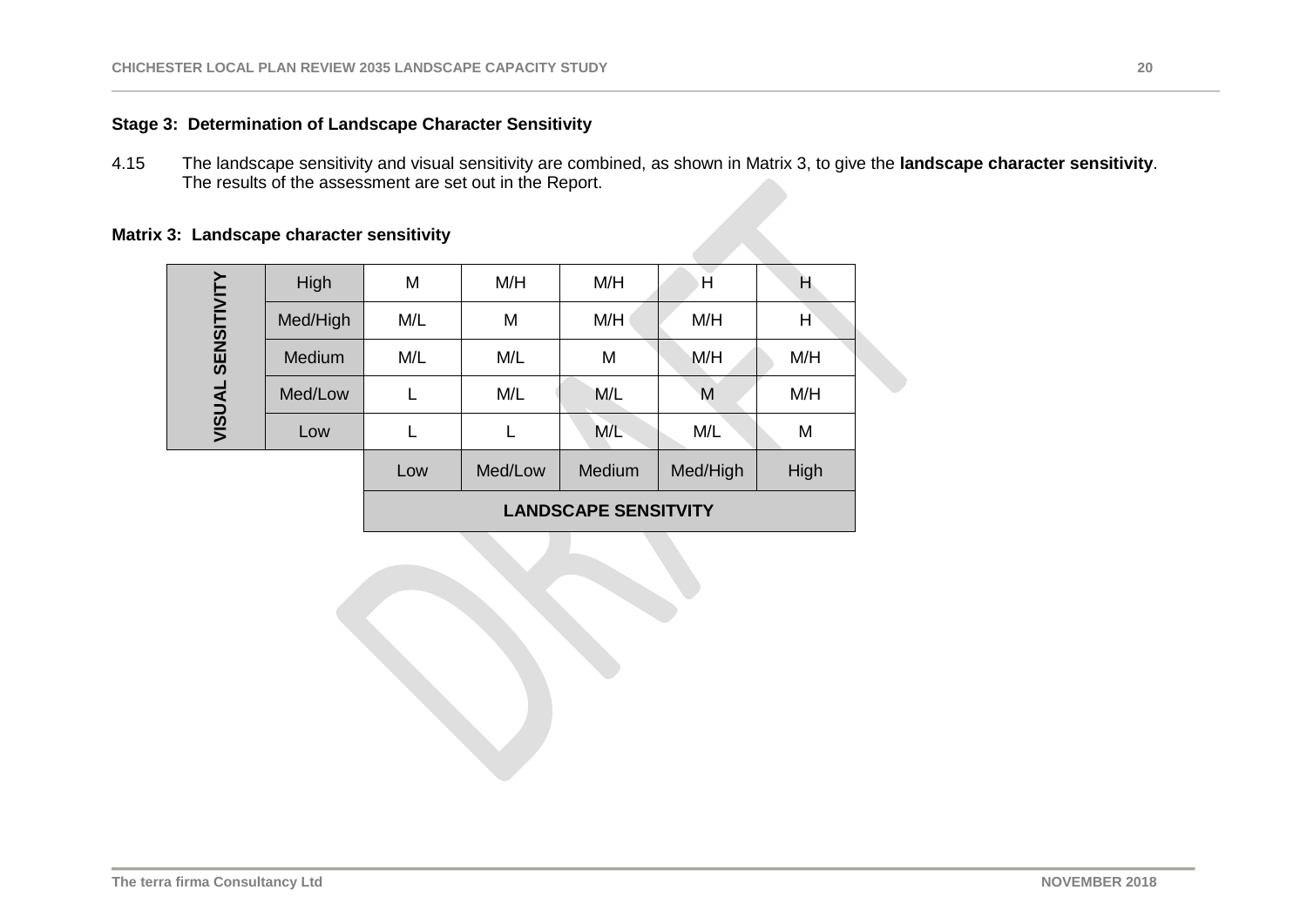## <span id="page-20-0"></span>**Stage 4: Determination of Wider Sensitivity – The Contribution of the Sub-area to the Wider Landscape and Settlement Edge Pattern**

4.16 Stages 1 to 3 have led to a comprehensive assessment of the intrinsic landscape sensitivity of the Sub-areas. However the sensitivity of each Sub-area to development is also affected by its importance, and contribution, to the adjacent wider rural landscape and the influence of, and pattern of uses within, the settlement edge. The contribution each Sub-area makes to the individual identities of settlements and their settings is also taken into account. The relative wider sensitivity of the Sub-area is assessed as follows:

**Low wider sensitivity** – The Sub-area is heavily influenced by urbanising development and is not an important part of the adjacent wider landscape.

**Medium/Low wider sensitivity** – The Sub-area is heavily influenced by urbanising development and has views of some parts of the adjacent urban settlement but shares some of the characteristics of the adjacent wider landscape.

**Medium wider sensitivity** – The Sub-area is partly influenced by urbanising development but shares many of the characteristics of the wider landscape, with good physical and visual links to the wider landscape.

**Medium/High wider sensitivity** – The Sub-area has strong physical and visual links to the wider landscape and these outweigh any minor impacts from urbanising development.

**High wider sensitivity** – The Sub-area is an important part of the wider landscape with which it has strong visual and landscape links. The nearby settlement has little impact on the Sub-area.

4.17 The results of the assessment are set out in the reports for each Sub-area.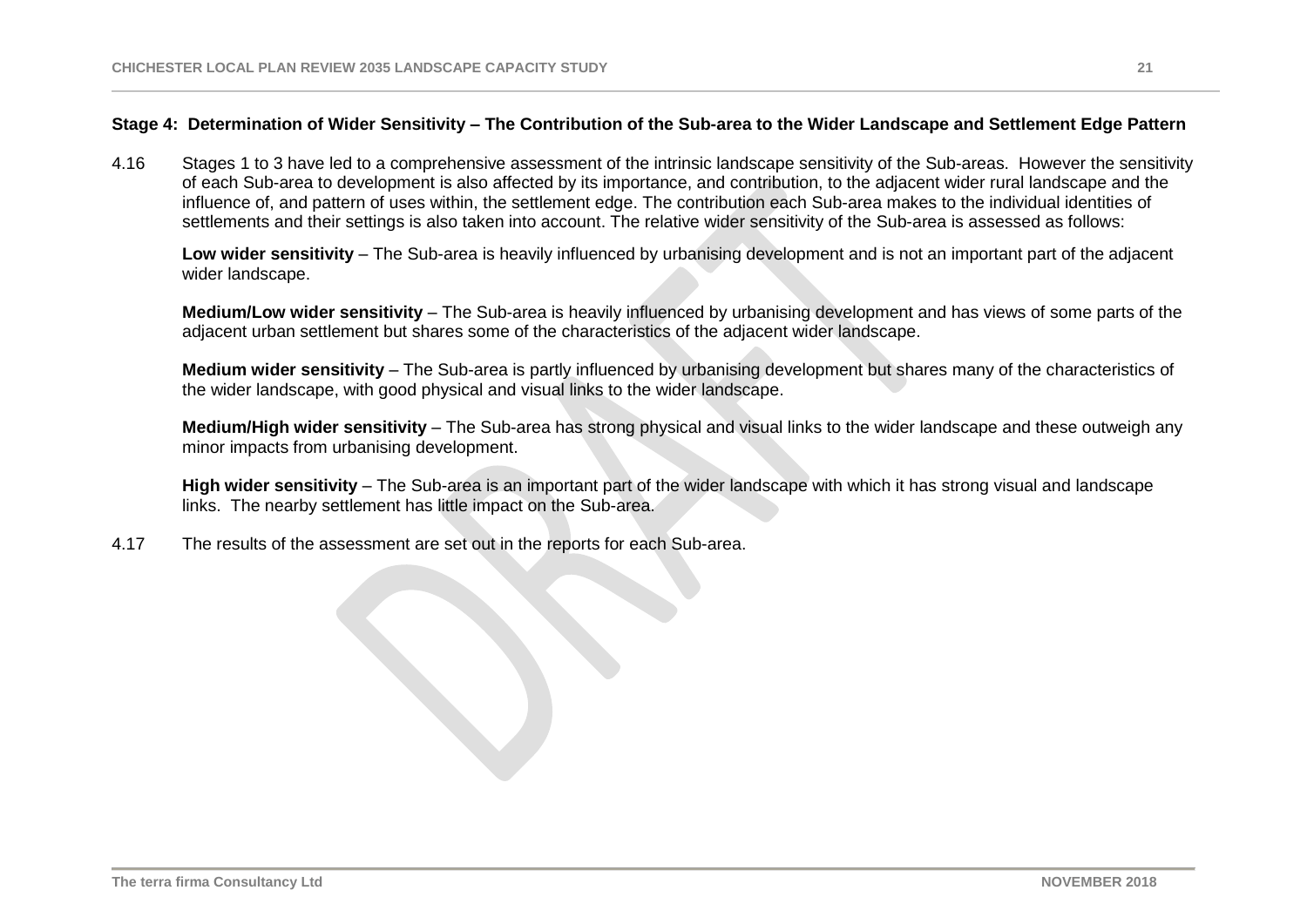# **Stage 5: Determination of Overall Landscape Sensitivity**

4.18 The **overall landscape sensitivity** is determined by combining the landscape character sensitivity with the wider sensitivity as shown in Matrix 4. The results of the assessment are set out in the Report Sheet for each Sub-area.

# <span id="page-21-0"></span>**Matrix 4: Overall landscape sensitivity**

|                                        | High     | H                        | Η        | M/H    | M/H     | M   |
|----------------------------------------|----------|--------------------------|----------|--------|---------|-----|
| LANDSCAPE<br>CAHARACTER<br>SENSITIVITY | Med/High | H                        | M/H      | M/H    | M       | M/L |
|                                        | Medium   | M/H                      | M/H      | M      | M/L     | M/L |
|                                        | Med/Low  | M/H                      | M        | M      | M/L     | M/L |
|                                        | Low      | M                        | M        | M/L    | M/L     |     |
|                                        |          | High                     | Med/High | Medium | Med/Low | Low |
|                                        |          | <b>WIDER SENSITIVITY</b> |          |        |         |     |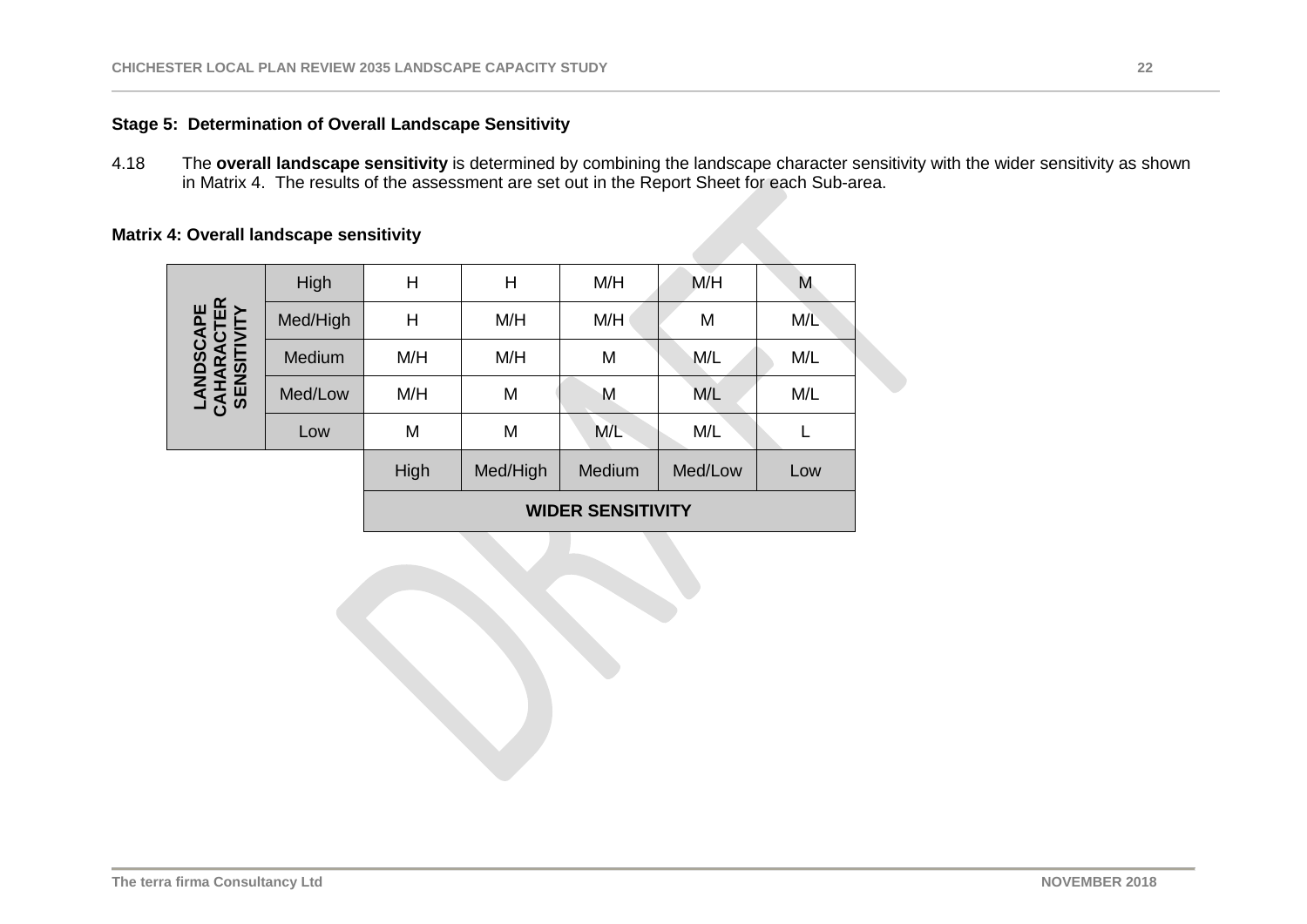# <span id="page-22-0"></span>**Stage 6: Determination of Landscape Value**

### **Table 3 – Landscape value criteria**

| <b>Value</b>      | <b>Typical criteria</b>                                                                   | <b>Typical</b><br>scale | <b>Typical examples</b>                                                                                                                                                                                                                                                                                                      |
|-------------------|-------------------------------------------------------------------------------------------|-------------------------|------------------------------------------------------------------------------------------------------------------------------------------------------------------------------------------------------------------------------------------------------------------------------------------------------------------------------|
| High              | Very High importance (or quality) and rarity. No or<br>limited potential for substitution | International           | <b>World Heritage Site</b><br><b>SAC</b><br><b>SPA</b>                                                                                                                                                                                                                                                                       |
| Medium/high       | High importance (or quality) and rarity. Limited<br>potential for substitution            | National                | National Park/ AONB<br><b>SSSI</b><br>SPA 400m Buffer<br><b>SANG</b><br>HE Register of Parks and Gardens<br><b>Scheduled Monuments</b><br>Grade I and II* listed buildings and their settings<br>National recreational route or area e.g. South<br>Downs Way                                                                 |
| <b>Medium</b>     | Medium importance (or quality) and rarity. Limited<br>potential for substitution          | Regional                | Setting of AONB / National Park<br>Local landscape designation<br>Open Access or common land<br>Landscape value identified in the<br>Local/Neighbourhood Plan<br>SNCI/Conservation Areas and their setting<br>Grade II listed buildings and their setting<br><b>Local Wildlife sites</b><br>Regional recreational route/area |
| <b>Medium/low</b> | Local importance (or quality) and rarity.<br>Limited<br>potential for substitution        | Local                   | Local buildings and parks/gardens of historic<br>interest and their settings<br>Local recreational facilities of landscape value                                                                                                                                                                                             |
| Low               | Low importance (or quality) or rarity                                                     |                         | Area of little value and identified for improvement                                                                                                                                                                                                                                                                          |

**Designations**: Although value is implicit in the assessment of sensitivities, the location of the Sub-area within a designated area, or the presence of a designated area within the Sub-area, is an important additional measure of the value society gives to the landscape of the Subarea. These include landscape, historic and ecological designations and recreational routes at a national/international level, regional or district level, or at the local level.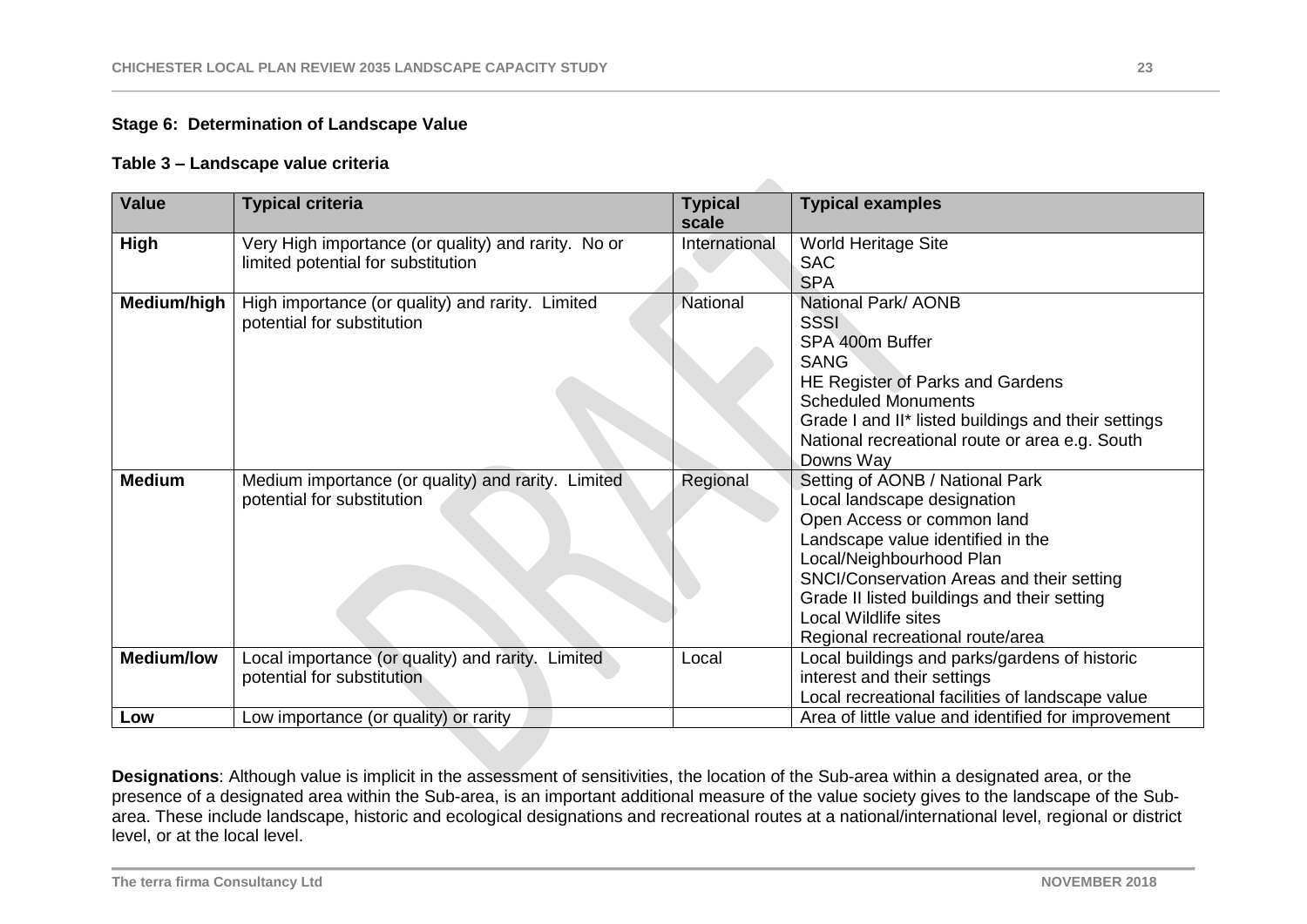**Local Associations**: These are included as far as possible using available published data. In addition to the more formal designations above, Sub-areas may sometimes have special scenic value, associations or meanings to the local community and therefore make a contribution to the value of the local landscape. This has been assessed through a review of readily available evidence of community value. Further research may be required as part of any detailed landscape and visual impact assessment.

**Professional judgement:** Professional judgement has been used to modify the value scoring where a particular designation has little effect on the sensitivity of a Sub-area, e.g if there is only a single Grade I Listed Building which has little relationship with or influence over the wider Sub-area, the value might be reduced from medium / high to medium.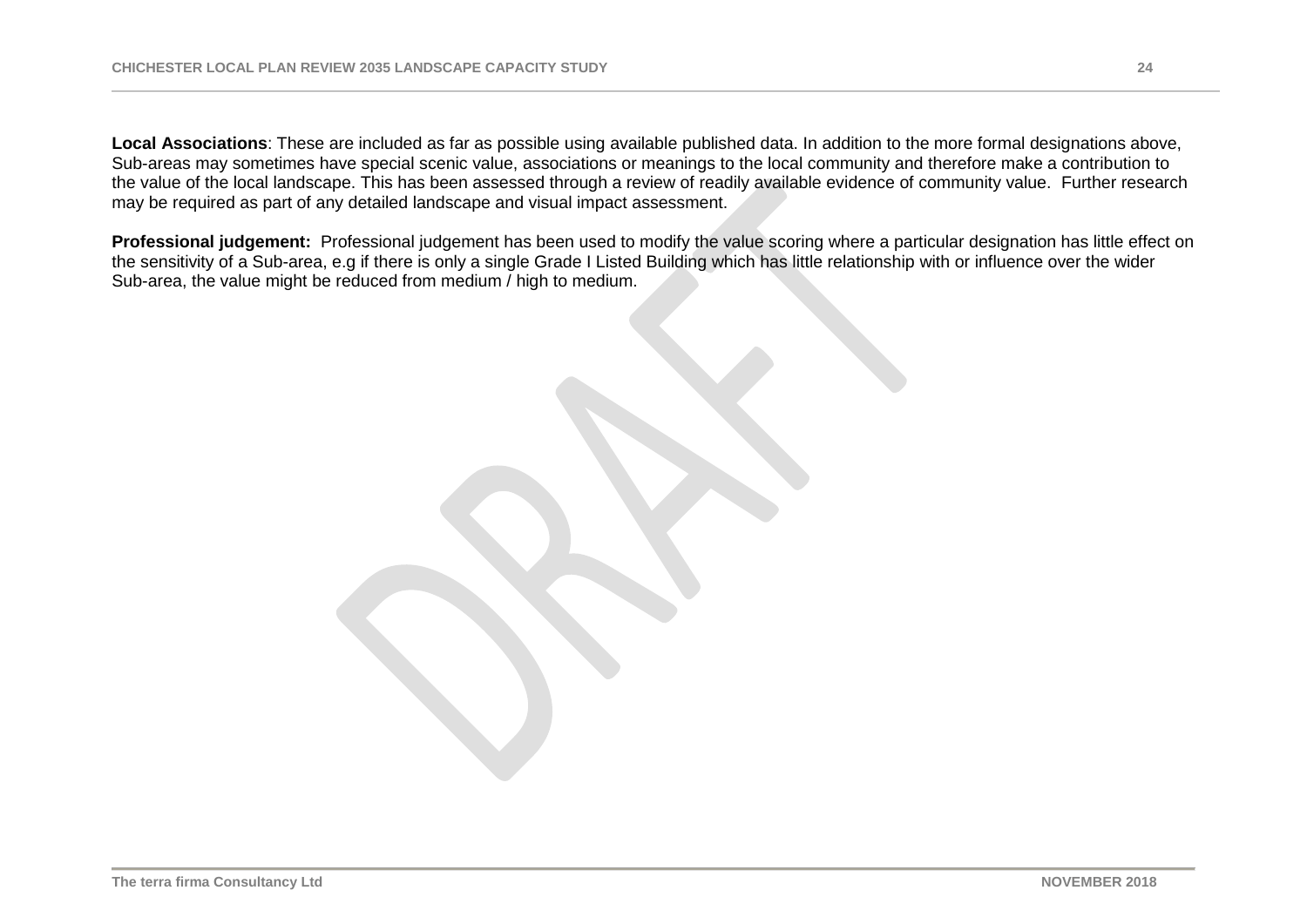## <span id="page-24-0"></span>**Stage 7: Determination of Landscape Capacity**

4.19 Landscape capacity is the ability, or otherwise, of the Sub-area to accommodate a certain amount of development. The landscape capacity is determined by combining the overall landscape sensitivity with the landscape value as shown in Matrix 5. The results of the assessment are set out in the Report Sheet.

|                                             | High     | M                      | M/L     |        |          |      |
|---------------------------------------------|----------|------------------------|---------|--------|----------|------|
|                                             | Med/High | M/H                    | M       | M/L    |          |      |
| <b>OVERALL<br/>ANDSCAPE<br/>SENSITIVITY</b> | Medium   | H                      | M/H     | M      | M/L      |      |
| <b>S</b>                                    | Med/Low  | $\mathsf{H}$           | Н       | M/H    | M        | M/L  |
|                                             | Low      | Η                      | Н       | Н      | M/H      | M    |
|                                             |          | Low                    | Med/Low | Medium | Med/High | High |
|                                             |          | <b>LANDSCAPE VALUE</b> |         |        |          |      |

#### <span id="page-24-1"></span>**Matrix 5 Landscape Capacity**

4.20 The results from the matrix are subsequently tested against the following classifications for each level of landscape capacity, building on classifications used by the authors of this Report for other capacity studies.

Low capacity (red) – The Sub-area could not accommodate areas of new development without a significant and adverse impact on the landscape character. Occasional, very small scale development may be possible, providing it has regard to the setting and form of existing settlement and the character and the sensitivity of adjacent landscape character areas.

**Medium / Low capacity (orange)** – A low amount of development may be accommodated only in limited situations, providing it has regard to the setting and form of existing settlement and the character and the sensitivity of adjacent landscape character areas. In some cases no development would be acceptable and the reason for this is explained in the conclusion.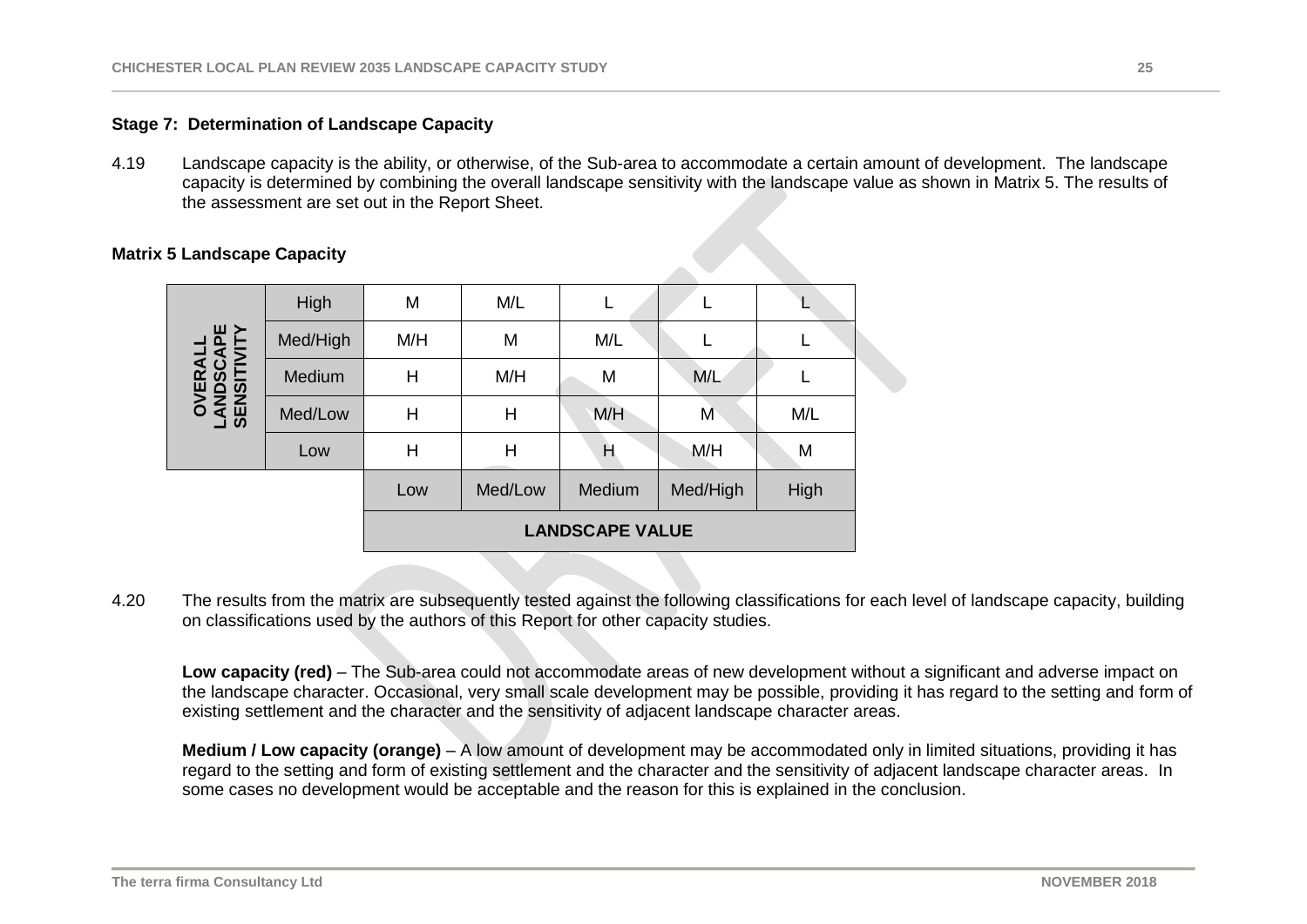**Medium capacity (yellow)** - The Sub-area could be able to accommodate areas of new development in some parts, providing it has regard to the setting and form of existing settlement and the character and sensitivity of adjacent landscape character areas. There are landscape constraints and therefore the key landscape and visual characteristics must be retained and enhanced.

**Medium/ High capacity (pale green)** – The Sub-area is able to accommodate larger amounts of development, providing it has regard to the setting and form of existing settlement and the character and the sensitivity of adjacent landscape character areas. Certain landscape and visual features in the area may require protection.

**High capacity (dark green)** – Much of the Sub-area is able to accommodate significant areas of development, providing it has regard to the setting and form of existing settlement and the character and the sensitivity of adjacent landscape character areas.